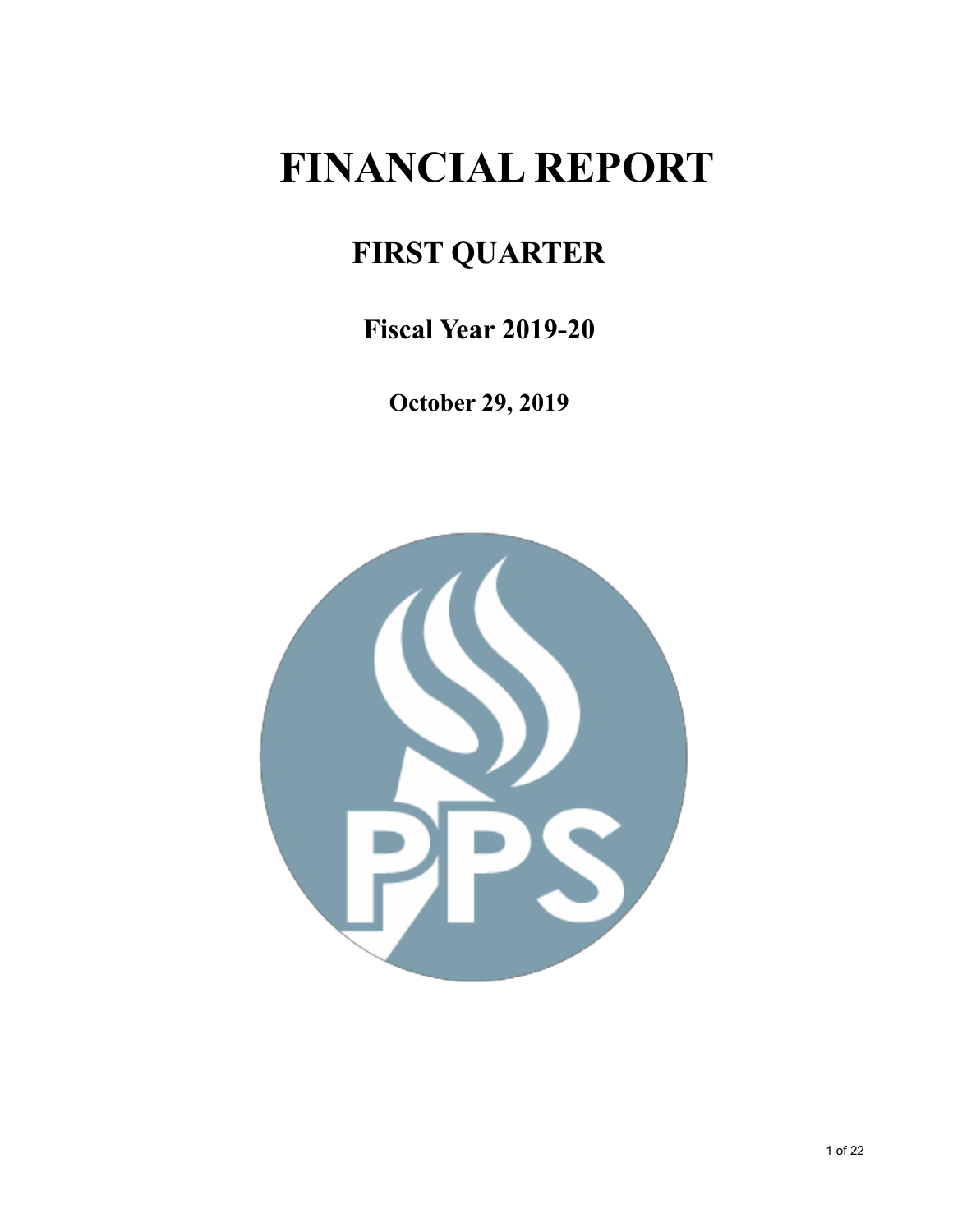| Date:    | <b>October 29, 2019</b>                                   |
|----------|-----------------------------------------------------------|
| To:      | <b>Portland Public Schools Board of Education</b>         |
| From:    | <b>Cynthia Le, Chief Financial Officer</b>                |
| Subject: | Financial Update for the Quarter Ended September 30, 2019 |

This report provides an overview of financial operations of district funds for the three months ended September 30, 2019. Dollar amounts reported are from the financial records of the district and are unaudited.

The expenditures and revenues are projected to be as budgeted at this time. As the year progresses the picture will become clearer and we will adjust the projected numbers in the subsequent financial reports. The following schedules focus on variances between balances of the current year-to-date compared to the prior year-to-date.

This report includes the following updates:

- Income Statements:
	- o General Fund
	- o Special Revenue Fund
	- o Debt Service Fund
	- o Capital Projects Fund
	- o Internal Service Fund
- Enrollment
- Cash Management and Investment
- Real Estate
- Appendix:
	- o Local Option Cap Analysis
	- o General Fund Year-to-Date Comparison
	- o Real Estate Report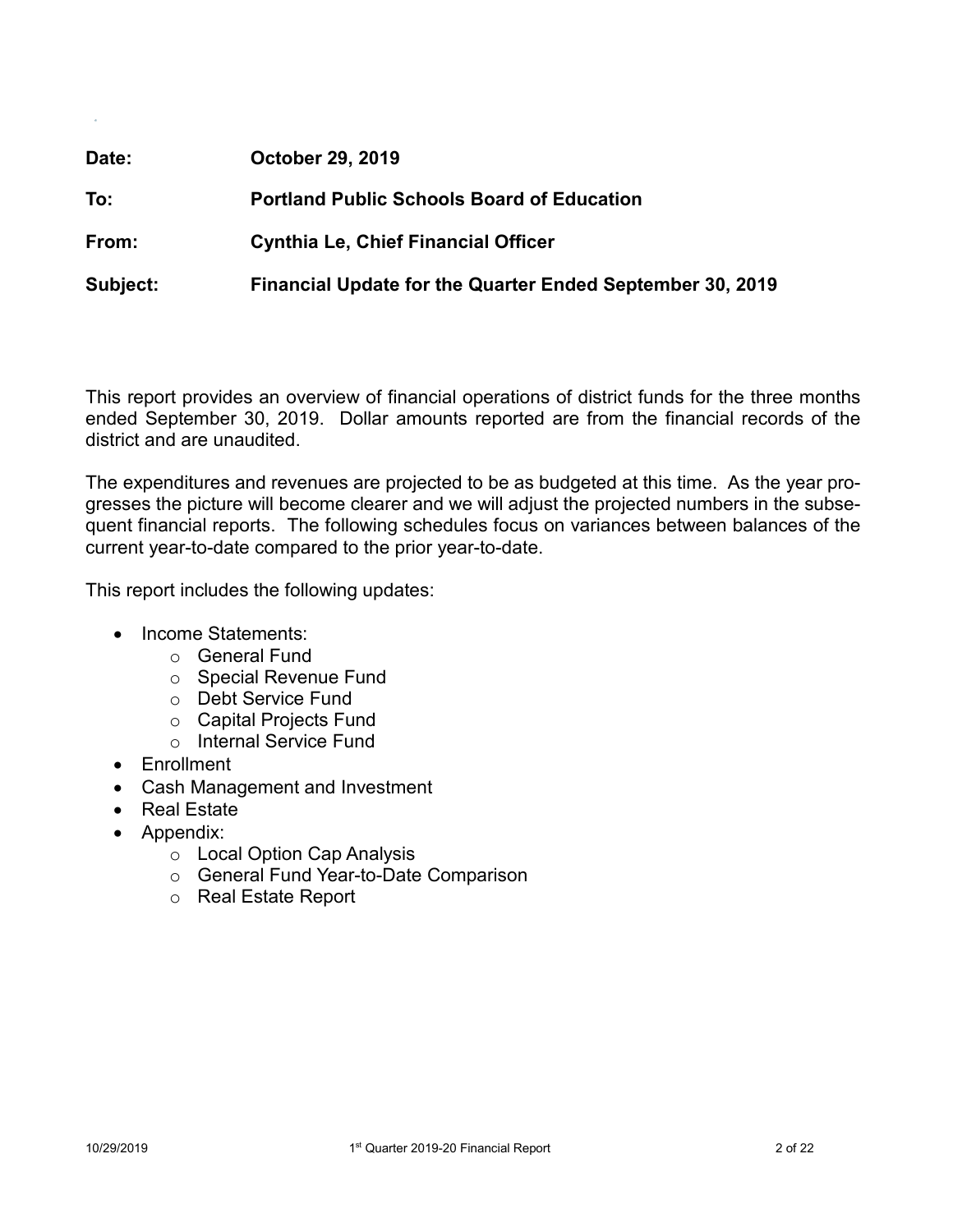### *General Fund:*

This fund includes all activities of the District that are supported by the State School Fund including property taxes. This fund is considered a Major Governmental Fund and is unrestricted.

|                                                |               |                       |               | <b>General Fund   By Function</b>        |    |                            |      |                          |      |                                             |
|------------------------------------------------|---------------|-----------------------|---------------|------------------------------------------|----|----------------------------|------|--------------------------|------|---------------------------------------------|
|                                                |               |                       |               | For the Period Ending September 30, 2019 |    |                            |      |                          |      |                                             |
|                                                |               | 2018-19<br><b>YTD</b> |               | 2019-20<br><b>YTD</b>                    |    | 2019-20<br><b>Forecast</b> |      | 2019-20<br><b>Budget</b> |      | <b>Forecast vs. Budget</b><br>Fav / (Unfav) |
| <b>Beginning Fund Balance</b>                  | $\sqrt[6]{3}$ | 38,281,628 \$         |               | 39,886,901 \$                            |    | 39,886,901 \$              |      | 34,112,000 \$            |      | 5,774,901                                   |
| <b>REVENUES</b>                                |               |                       |               |                                          |    |                            |      |                          |      |                                             |
| <b>Local Sources</b>                           | \$            | 11,176,599 \$         |               | 2,952,746                                | -S | 382,890,000 \$             |      | 382,890,000 \$           |      |                                             |
| <b>Intermediate Sources</b>                    | \$            |                       | \$            | 7.483                                    | \$ | 13,357,000 \$              |      | 13,357,000               | - \$ |                                             |
| <b>State Sources</b>                           | \$            | 76.240.655 \$         |               | 83,332,631                               | S  | 259,360,000                | - \$ | 259,360,000              | - 5  |                                             |
| <b>Federal Sources</b>                         | \$            |                       | \$            | 20,148                                   | S  |                            | S    | ÷                        | \$   |                                             |
| <b>Other Sources</b>                           | \$            | 22,104 \$             |               |                                          | \$ | 2,050,000 \$               |      | 2,050,000                | - 5  |                                             |
| <b>TOTAL REVENUE</b>                           | \$            | 87,439,358 \$         |               | 86,313,007                               | \$ | 657,657,000 \$             |      | 657,657,000 \$           |      |                                             |
| <b>EXPENDITURES</b>                            |               |                       |               |                                          |    |                            |      |                          |      |                                             |
| Instruction                                    | \$            | 36,156,899 \$         |               | 36,930,420 \$                            |    | 371,970,000 \$             |      | 371,970,000 \$           |      |                                             |
| <b>Support Services</b>                        | \$            | 42,630,038            | \$            | 47,100,760                               | S  | 289,512,000 \$             |      | 289,512,000              | - \$ |                                             |
| <b>Enterprise and Community Services</b>       | \$            | 70,002                | $\sqrt[6]{3}$ | 97.238                                   | S  | 1,901,000 \$               |      | 1,901,000                | -S   |                                             |
| <b>Facilities Acquisition and Construction</b> | \$            |                       | \$            |                                          | S  |                            | S    | ٠                        | S    |                                             |
| Other Uses                                     | \$            | 33,859                | $\mathbb{S}$  |                                          | \$ | 1.704.000 \$               |      | 1.704.000                | S.   |                                             |
| Contingencies                                  | \$            |                       | \$            |                                          | \$ | 26,682,000                 | \$   | 26,682,000               | \$   |                                             |
| <b>TOTAL EXPENDITURES</b>                      | \$            | 78,890,798 \$         |               | 84,128,418                               | \$ | 691,769,000 \$             |      | 691,769,000 \$           |      |                                             |
| <b>SURPLUS / (DEFICIT)</b>                     | \$            | 8,548,560 \$          |               | 2,184,589 \$                             |    | $(34, 112, 000)$ \$        |      | $(34, 112, 000)$ \$      |      |                                             |
| <b>Ending Fund Balance</b>                     |               |                       |               |                                          | \$ | 5,774,901 \$               |      |                          | s    | 5,774,901                                   |

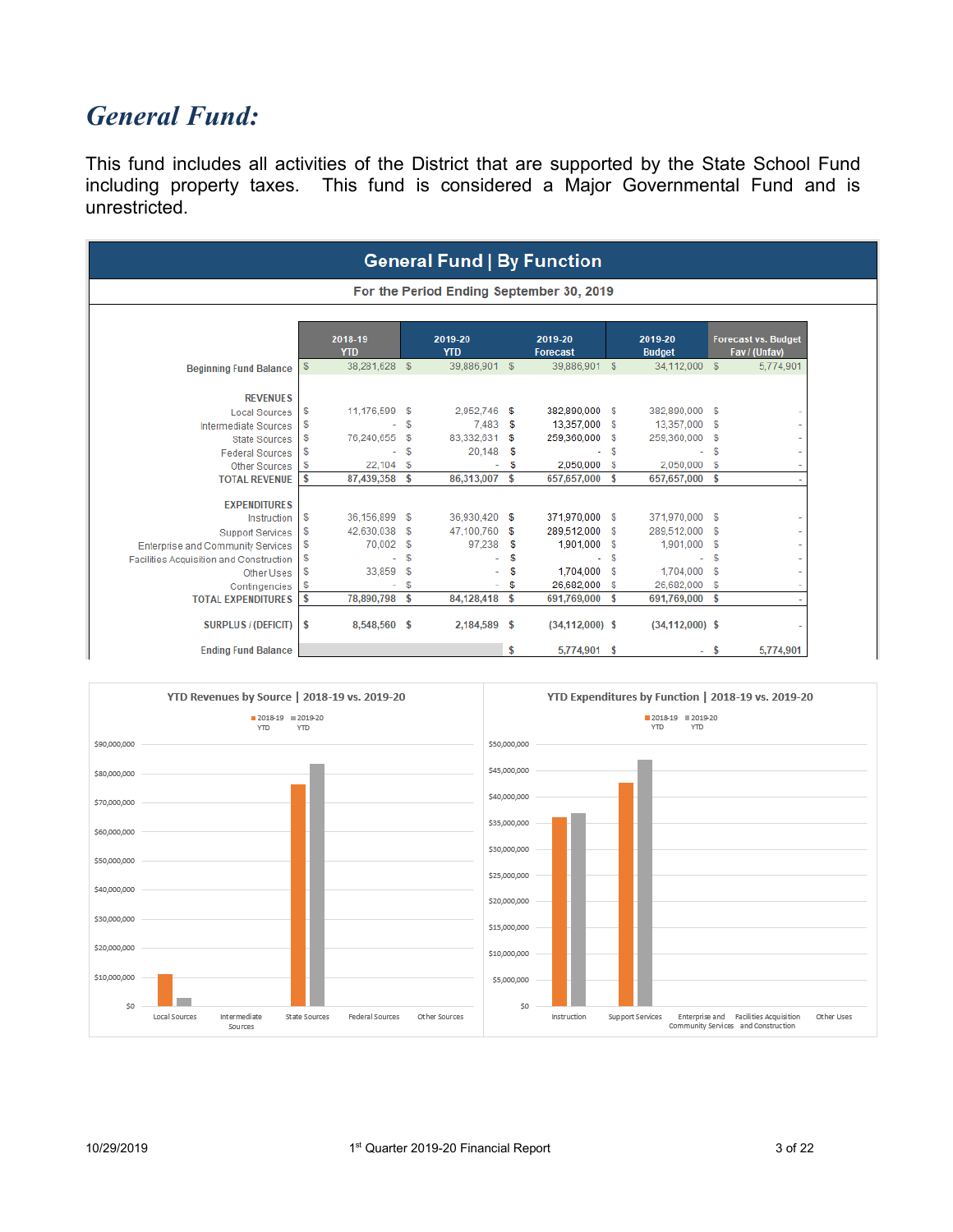#### **General Fund | By Object**

|                               |    |                       |                  | TOI GIV FUNDA ENGING OUDCHING TO, ZUID |        |                            |              |                          |             |
|-------------------------------|----|-----------------------|------------------|----------------------------------------|--------|----------------------------|--------------|--------------------------|-------------|
|                               |    | 2018-19<br><b>YTD</b> |                  | 2019-20<br><b>YTD</b>                  |        | 2019-20<br><b>Forecast</b> |              | 2019-20<br><b>Budget</b> | F           |
| <b>Beginning Fund Balance</b> | S. | 38,281,628            | $\mathcal{F}$    | 39,886,901                             | - \$   | 39,886,901                 | $\mathbb{S}$ | 34.112.000               | S           |
| <b>REVENUES</b>               |    |                       |                  |                                        |        |                            |              |                          |             |
| Local Sources                 | S  | 11,176,599            | \$               | 2,952,746 \$                           |        | 382,890,000 \$             |              | 382,890,000              | S           |
| Intermediate Sources          | S  | ٠                     | \$               | 7.483                                  | - \$   | 13,357,000 \$              |              | 13,357,000               | S           |
| State Sources                 | \$ | 76,240,655            | S                | 83,332,631                             | -5     | 259,360,000                | - \$         | 259,360,000              | S           |
| _ _ _ _                       |    |                       | <b>CONTINUES</b> | 00.440                                 | $\sim$ |                            |              |                          | <b>CONT</b> |

For the Period Ending September 30 2019

| <b>Local Sources</b>               | \$<br>11,176,599    | - 5 | 2,952,746     | s  | 382,890,000         | \$       | 382,890,000         | S. |           |
|------------------------------------|---------------------|-----|---------------|----|---------------------|----------|---------------------|----|-----------|
| <b>Intermediate Sources</b>        | \$                  | \$  | 7,483         | S  | 13,357,000          | \$       | 13,357,000          | \$ |           |
| <b>State Sources</b>               | \$<br>76,240,655    | \$  | 83,332,631    | \$ | 259,360,000         | \$       | 259,360,000         | S  |           |
| <b>Federal Sources</b>             | \$                  | \$  | 20,148        | \$ |                     | \$       |                     | \$ |           |
| <b>Other Sources</b>               | \$<br>22,104 \$     |     |               | S  | 2,050,000           | \$       | 2,050,000           | S  |           |
| <b>TOTAL REVENUE</b>               | \$<br>87,439,358    | \$  | 86,313,007    | \$ | 657,657,000         | \$       | 657,657,000         | \$ |           |
| <b>EXPENDITURES</b>                |                     |     |               |    |                     |          |                     |    |           |
| <b>Salaries</b>                    | \$<br>44,250,527 \$ |     | 47,272,060 \$ |    | 367,307,717         | \$       | 367,307,717         | -S |           |
| <b>Associated Payroll Costs</b>    | \$<br>20,891,193    | \$  | 21,444,153    | \$ | 185,057,525         | S        | 185,057,525         | \$ |           |
| <b>Purchased Services</b>          | \$<br>8,329,342     | S   | 8,646,786     | S  | 85,888,939          | <b>S</b> | 85,888,939          | \$ |           |
| Supplies and Materials             | \$<br>2,490,141     | \$  | 3,266,849     | S  | 17,296,286          | \$       | 17,296,286          | -S |           |
| Capital Outlay                     | \$<br>502,409       | \$  | 330,074       | s  | 1,676,802           | \$       | 1,676,802           | \$ |           |
| Other Objects                      | \$<br>2,393,328     | S   | 3.168,496     | S  | 6,155,731           | -S       | 6.155.731           | S  |           |
| Transfers                          | \$<br>33,859        | S.  |               | \$ | 1,704,000           | -S       | 1,704,000           | \$ |           |
| Other Uses of Funds                | \$                  | \$  |               | \$ |                     | \$       |                     | \$ |           |
| Contingencies                      | \$                  | S   |               | S  | 26.682.000          | \$       | 26,682,000          | S  |           |
| Unappropriated Ending Fund Balance | \$<br>÷             | \$  |               | \$ |                     | \$       |                     | \$ |           |
| <b>TOTAL EXPENDITURES</b>          | \$<br>78,890,798    | \$  | 84,128,418    | \$ | 691,769,000         | \$       | 691,769,000         | \$ |           |
| <b>SURPLUS / (DEFICIT)</b>         | \$<br>8,548,560     | s   | 2,184,589     | S  | $(34, 112, 000)$ \$ |          | $(34, 112, 000)$ \$ |    |           |
| <b>Ending Fund Balance</b>         |                     |     |               |    | 5,774,901           | \$       |                     |    | 5,774,901 |
|                                    |                     |     |               |    |                     |          |                     |    |           |



recast vs. Budget<br>Fav / (Unfav) 5,774,901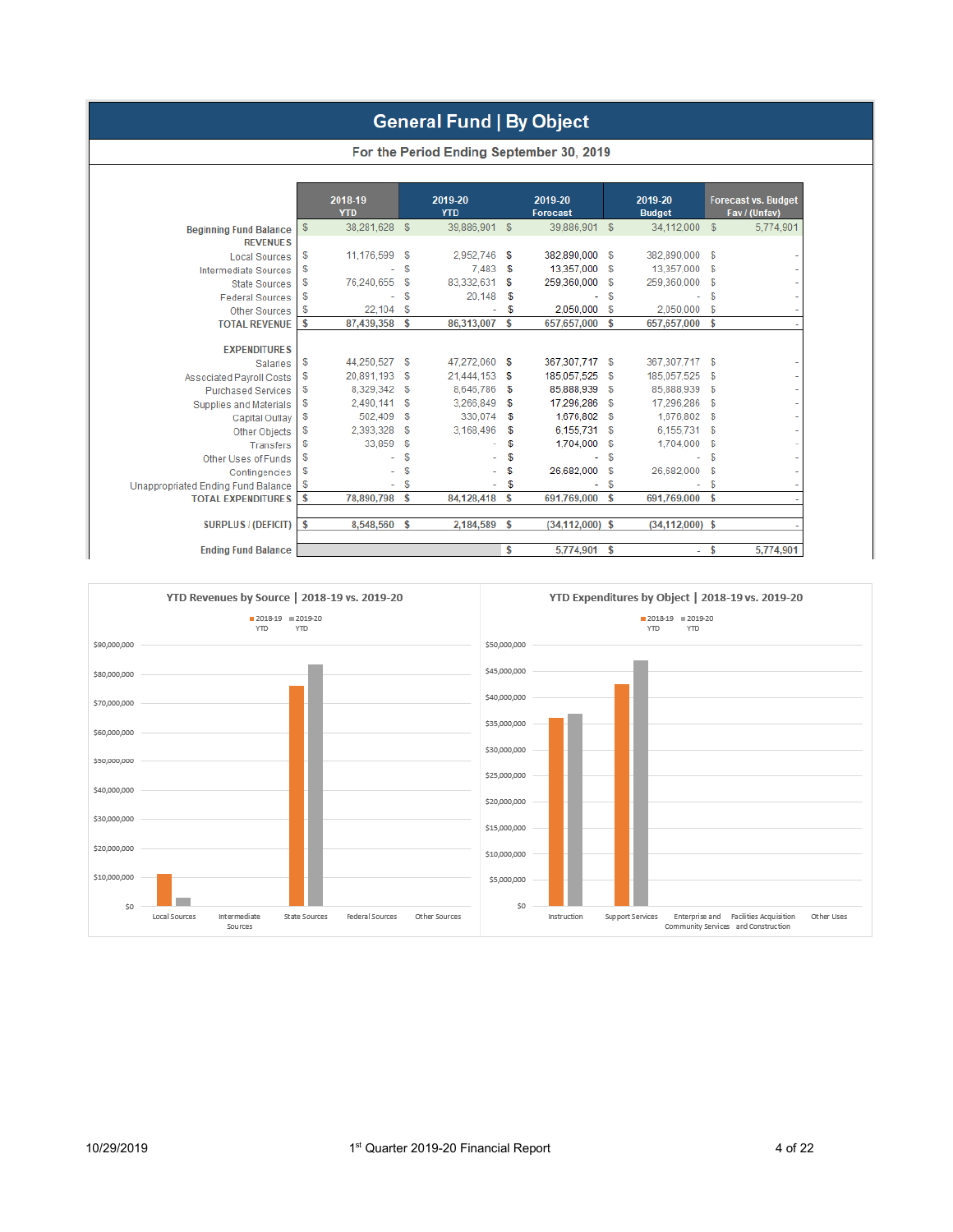# *Special Revenue Fund*

This fund includes the federal and state grants, as well as the Student Body Fund, and is restricted.

|                                                |    |                       |    |                       |    | <b>Special Revenue Fund   By Function</b> |            |                          |            |                                             |
|------------------------------------------------|----|-----------------------|----|-----------------------|----|-------------------------------------------|------------|--------------------------|------------|---------------------------------------------|
|                                                |    |                       |    |                       |    | For the Period Ending September 30, 2019  |            |                          |            |                                             |
|                                                |    | 2018-19<br><b>YTD</b> |    | 2019-20<br><b>YTD</b> |    | 2019-20<br>Forecast                       |            | 2019-20<br><b>Budget</b> |            | <b>Forecast vs. Budget</b><br>Fav / (Unfav) |
| <b>Beginning Fund Balance</b>                  | \$ | 36,206,779 \$         |    | 37,427,899 \$         |    | 37,427,899 \$                             |            | 34,896,034               | $^{\circ}$ | 2,531,865                                   |
| <b>REVENUES</b>                                |    |                       |    |                       |    |                                           |            |                          |            |                                             |
| <b>Local Sources</b>                           | \$ | 3,939,454 \$          |    | 4,004,619 \$          |    | 24,875,744 \$                             |            | 24,875,744 \$            |            |                                             |
| <b>Intermediate Sources</b>                    | \$ |                       | \$ |                       | \$ | 146,005 \$                                |            | 146,005                  | - \$       |                                             |
| <b>State Sources</b>                           | \$ | 102,424               | \$ | 55,454                | \$ | 23,989,184                                | - \$       | 23,989,184               | - 5        |                                             |
| <b>Federal Sources</b>                         | \$ | 2.489,459             | S  | 522,520               | S  | 53,501,033                                | - 5        | 53,501,033               | S          |                                             |
| <b>Other Sources</b>                           | \$ | 33.859                | -S | ۰                     | S  | ÷                                         | \$         | $\overline{\phantom{0}}$ | S          |                                             |
| <b>TOTAL REVENUE</b>                           | \$ | 6,565,196             | \$ | 4.582.593             | \$ | 102,511,966 \$                            |            | 102.511.966              | <b>S</b>   |                                             |
| <b>EXPENDITURES</b>                            |    |                       |    |                       |    |                                           |            |                          |            |                                             |
| Instruction                                    | \$ | 4,614,594 \$          |    | 5.025.694 \$          |    | 52,519,000 \$                             |            | 52,519,000               | - 5        |                                             |
| <b>Support Services</b>                        | \$ | 5,032,525             | \$ | 4.890.929             | -5 | 30,839,000                                | - \$       | 30,839,000               | S          |                                             |
| <b>Enterprise and Community Services</b>       | \$ | 2.545.904             | \$ | 2.676.799             | \$ | 22,385,000                                | - 5        | 22,385,000               | \$         |                                             |
| <b>Facilities Acquisition and Construction</b> | \$ |                       | \$ |                       | \$ | 59,000                                    | $^{\circ}$ | 59,000                   | \$         |                                             |
| Other Uses                                     | \$ |                       | \$ |                       | \$ | 2,000,000 \$                              |            | 2,000,000                | \$         |                                             |
| Contingencies                                  | \$ |                       | \$ |                       |    |                                           |            |                          | S          |                                             |
| <b>TOTAL EXPENDITURES</b>                      | \$ | 12,193,024 \$         |    | 12,593,422 \$         |    | 107,802,000 \$                            |            | 107,802,000              | \$         |                                             |
| <b>SURPLUS / (DEFICIT)</b>                     | s  | $(5,627,828)$ \$      |    | $(8,010,829)$ \$      |    | $(5,290,034)$ \$                          |            | $(5,290,034)$ \$         |            |                                             |
| <b>Ending Fund Balance</b>                     |    |                       |    |                       | \$ | 32,137,865                                | S.         | 29,606,000               | \$         | 2,531,865                                   |

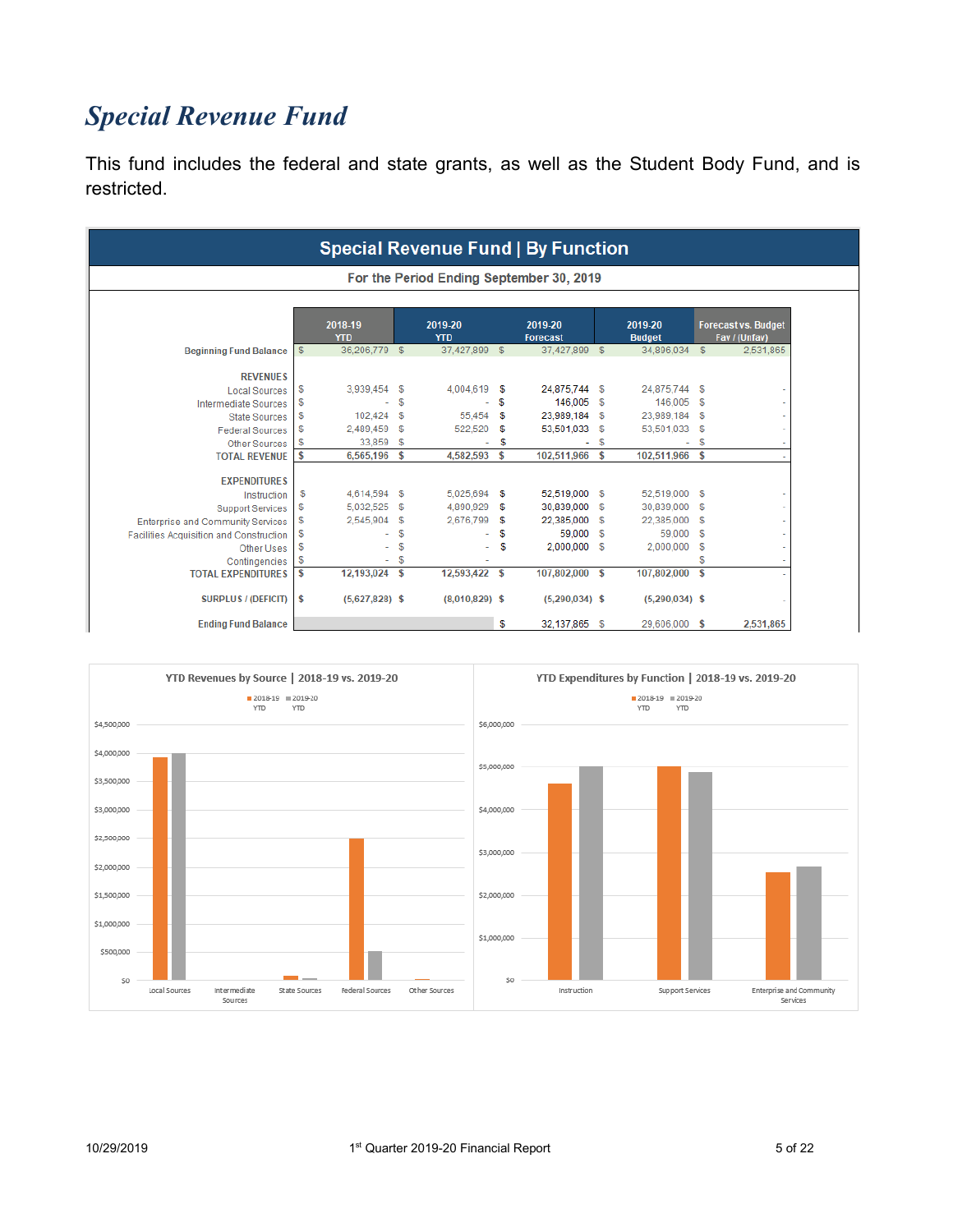#### Special Revenue Fund | By Object

|                                 |               | 2018-19<br><b>YTD</b> |              | 2019-20<br><b>YTD</b> |              | 2019-20<br><b>Forecast</b> |              | 2019-20<br><b>Budget</b> |    | <b>Forecast vs. Budget</b><br>Fav / (Unfav) |
|---------------------------------|---------------|-----------------------|--------------|-----------------------|--------------|----------------------------|--------------|--------------------------|----|---------------------------------------------|
| <b>Beginning Fund Balance</b>   | $\frac{2}{3}$ | 36,206,779            | $\mathbb{S}$ | 37,427,899            | $\mathbb{S}$ | 37,427,899                 | $\mathbb{S}$ | 34,896,034               | \$ | 2,531,865                                   |
| <b>REVENUES</b>                 |               |                       |              |                       |              |                            |              |                          |    |                                             |
| <b>Local Sources</b>            | \$            | 3,939,454 \$          |              | 4,004,619             | \$           | 24,875,744                 | \$           | 24,875,744               | \$ |                                             |
| <b>Intermediate Sources</b>     | \$            |                       | \$           |                       | S            | 146,005                    | \$           | 146,005                  | \$ |                                             |
| <b>State Sources</b>            | \$            | 102,424               | $^{\circ}$   | 55,454                | S            | 23,989,184                 | \$           | 23,989,184               | \$ |                                             |
| <b>Federal Sources</b>          | \$            | 2,489,459             | \$           | 522,520               | S            | 53,501,033                 | \$           | 53,501,033               | \$ |                                             |
| <b>Other Sources</b>            | \$            | 33,859                | \$           | ٠                     | \$           |                            | \$           | ٠                        | \$ |                                             |
| <b>TOTAL REVENUE</b>            | \$            | 6,565,196             | \$           | 4,582,593             | s            | 102,511,966                | \$           | 102,511,966              | \$ |                                             |
|                                 |               |                       |              |                       |              |                            |              |                          |    |                                             |
| <b>EXPENDITURES</b>             |               |                       |              |                       |              |                            |              |                          |    |                                             |
| <b>Salaries</b>                 | \$            | 5,670,981 \$          |              | 6,092,883             | \$           | 43,243,984                 | \$           | 43,243,984               | \$ |                                             |
| <b>Associated Payroll Costs</b> | \$            | 2,592,076             | \$           | 2,704,431             | \$           | 25,117,964                 | \$           | 25,117,964               | \$ |                                             |
| <b>Purchased Services</b>       | \$            | 973,015               | \$           | 644.267               | S            | 9,439,216                  | \$           | 9,439,216                | \$ |                                             |
| <b>Supplies and Materials</b>   | \$            | 2.254.486             | \$           | 2.133.186             | S            | 22.782.730                 | S            | 22,782,730               | \$ |                                             |
| Capital Outlay                  | \$            | 202,765               | \$           | 437,209               | s            | 452.242                    | \$           | 452,242                  | \$ |                                             |
| Other Objects                   | \$            | 499,702               | $\mathbb{S}$ | 570,946               | \$           | 4,629,064                  | \$           | 4,629,064                | \$ |                                             |
| Transfers                       | \$            | ٠                     | \$           | 10,500                | \$           | 2,136,700                  | S            | 2,136,700                | \$ |                                             |
| Other Uses of Funds             | \$            | ٠                     | \$           |                       | \$           |                            |              |                          | S  |                                             |
| <b>TOTAL EXPENDITURES</b>       | \$            | 12,193,024            | \$           | 12,593,422            | \$           | 107,801,900                | \$           | 107,801,900              | \$ |                                             |
| <b>SURPLUS / (DEFICIT)</b>      | \$            | $(5,627,829)$ \$      |              | $(8,010,829)$ \$      |              | $(5,289,934)$ \$           |              | $(5,289,934)$ \$         |    |                                             |
| <b>Ending Fund Balance</b>      |               |                       |              |                       | \$           | 32,137,965                 | \$           | 29,606,100               | \$ | 2,531,865                                   |



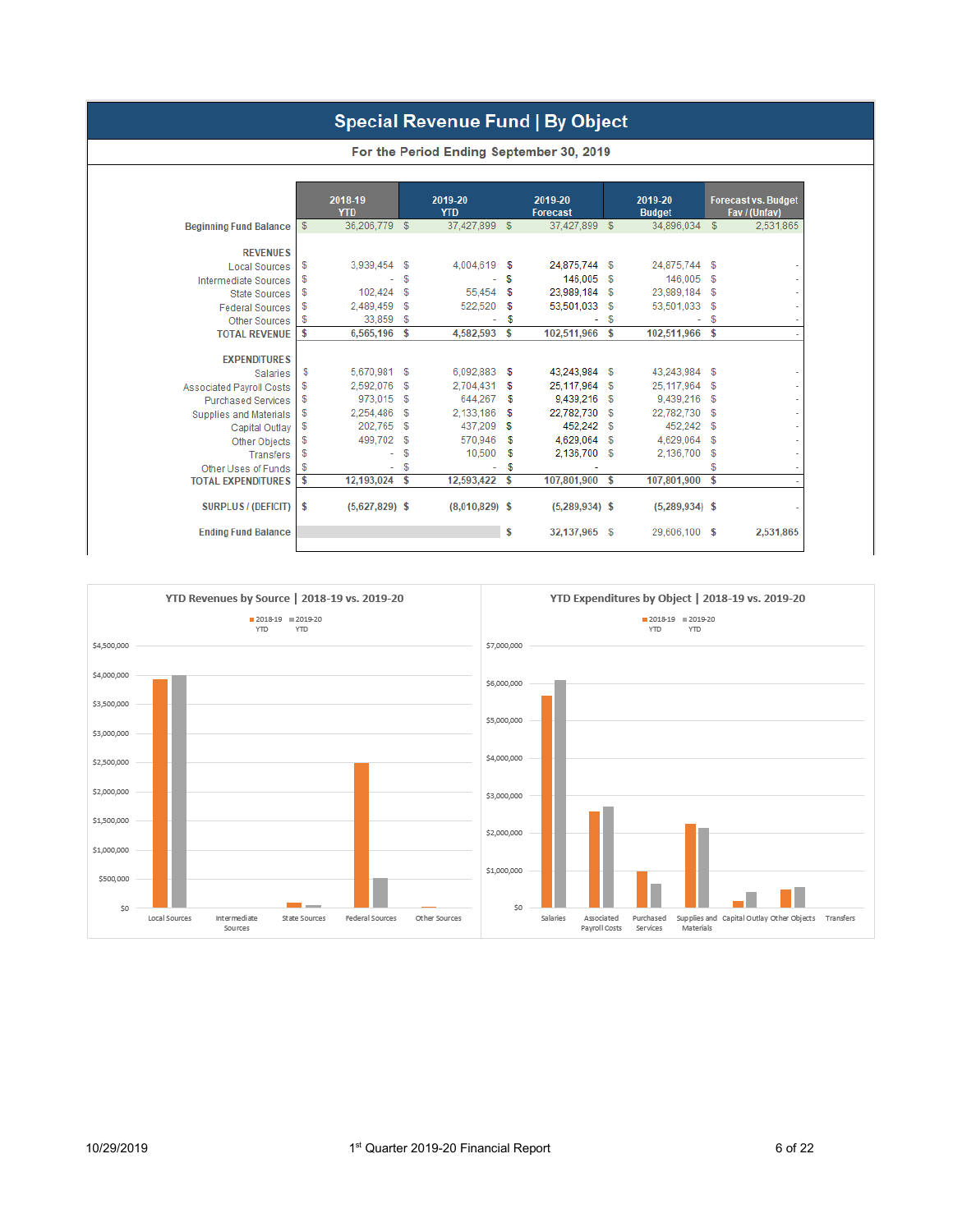### *Debt Service Fund*

This fund accounts for tax revenues and debt service payments related to bond measures approved by voters. This fund is considered a Major Governmental Fund and is restricted.

|                                         |      |                       |               | <b>Debt Service Fund   By Function</b> |    |                                          |    |                          |                    |                                             |
|-----------------------------------------|------|-----------------------|---------------|----------------------------------------|----|------------------------------------------|----|--------------------------|--------------------|---------------------------------------------|
|                                         |      |                       |               |                                        |    | For the Period Ending September 30, 2019 |    |                          |                    |                                             |
|                                         |      | 2018-19<br><b>YTD</b> |               | 2019-20<br><b>YTD</b>                  |    | 2019-20<br><b>Forecast</b>               |    | 2019-20<br><b>Budget</b> |                    | <b>Forecast vs. Budget</b><br>Fav / (Unfav) |
| <b>Beginning Fund Balance</b>           | $\$$ | 6,135,976             | $\mathcal{S}$ | 10,782,751 \$                          |    | $10,782,751$ \$                          |    | 10,690,970 \$            |                    | 91,781                                      |
| <b>REVENUES</b>                         |      |                       |               |                                        |    |                                          |    |                          |                    |                                             |
| <b>Local Sources</b>                    | \$   | 7,946,260 \$          |               | 5,714,286                              | S  | 176,362,929 \$                           |    | 176,362,929              | - \$               |                                             |
| <b>Intermediate Sources</b>             | \$   |                       | \$            |                                        | \$ |                                          | \$ |                          | \$                 |                                             |
| <b>State Sources</b>                    | \$   |                       | \$            |                                        | \$ | ÷                                        | \$ |                          | \$                 |                                             |
| <b>Federal Sources</b>                  | \$   |                       | S             |                                        | S  | 103,505 \$                               |    | 103,505 \$               |                    |                                             |
| <b>Other Sources</b>                    | \$   |                       | S             |                                        | \$ | 1,724,379                                | \$ | 1,724,379                | \$                 |                                             |
| <b>TOTAL REVENUE</b>                    | \$   | 7,946,260 \$          |               | 5,714,286                              | \$ | 178,190,813 \$                           |    | 178,190,813 \$           |                    |                                             |
| <b>EXPENDITURES</b>                     |      |                       |               |                                        |    |                                          |    |                          |                    |                                             |
| Instruction                             | \$   |                       | S             |                                        | \$ |                                          | \$ |                          | \$                 |                                             |
| <b>Support Services</b>                 | \$   |                       | \$            |                                        |    |                                          | \$ |                          | \$                 |                                             |
| Enterprise and Community Services       | \$   |                       | S             |                                        | S  |                                          | S  |                          | \$                 |                                             |
| Facilities Acquisition and Construction | \$   |                       | S             |                                        | \$ |                                          | S  |                          | S                  |                                             |
| Other Uses                              | \$   | 200.000               | \$            | 200,000                                | s  | 177,734,076 \$                           |    | 177,734,076              | - \$               |                                             |
| Contingencies                           | \$   |                       | S             |                                        | \$ | ۰                                        | \$ | ٠                        | \$                 |                                             |
| Unappropriated Ending Fund Balance      | \$   |                       | S             |                                        | S  |                                          |    |                          | \$                 |                                             |
| <b>TOTAL EXPENDITURES</b>               | \$   | 200,000 \$            |               | 200,000                                | \$ | 177,734,076 \$                           |    | 177,734,076              | $\mathbf{\hat{S}}$ |                                             |
| <b>SURPLUS / (DEFICIT)</b>              | \$   | 7,746,260 \$          |               | 5,514,286 \$                           |    | 456,737 \$                               |    | 456,737 \$               |                    |                                             |
| <b>Ending Fund Balance</b>              |      |                       |               |                                        | \$ | 11,239,488 \$                            |    | 11,147,707 \$            |                    | 91,781                                      |

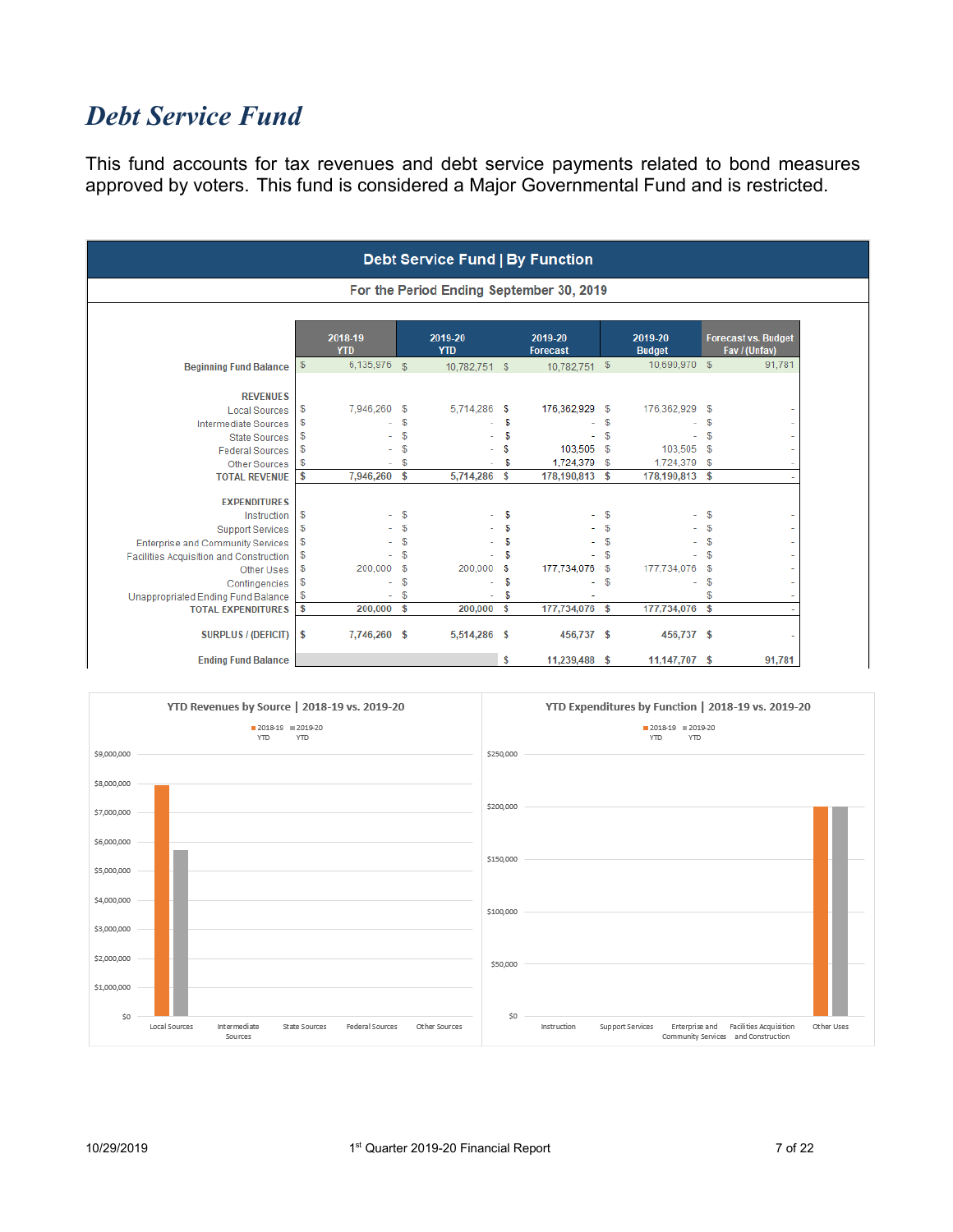#### Debt Service Fund | By Object

| <b>Beginning Fund Balance</b><br><b>REVENUES</b><br><b>Local Sources</b> | \$<br>6,135,976    |               |              |            | <b>Forecast</b> |            | <b>Budget</b>  |              | Fav / (Unfav) |
|--------------------------------------------------------------------------|--------------------|---------------|--------------|------------|-----------------|------------|----------------|--------------|---------------|
|                                                                          |                    | $\sqrt[6]{3}$ | 10,782,751   | $\sqrt{3}$ | 10,782,751      | \$         | 10,690,970 \$  |              | 91,781        |
|                                                                          |                    |               |              |            |                 |            |                |              |               |
|                                                                          | \$<br>7,946,260 \$ |               | 5,714,286 \$ |            | 176,362,929 \$  |            | 176,362,929 \$ |              |               |
|                                                                          | \$                 | \$            |              | S          |                 | S          |                | \$           |               |
| <b>Intermediate Sources</b><br><b>State Sources</b>                      | \$                 | \$            |              | S          |                 | \$         |                | \$           |               |
| <b>Federal Sources</b>                                                   | \$                 | \$            |              | S          | 103,505         | S          | 103,505        | $\mathbb{S}$ |               |
| Other Sources                                                            | \$                 | \$            |              | S          | 1,724,379       | \$         | 1,724,379      | \$           |               |
| <b>TOTAL REVENUE</b>                                                     | \$<br>7,946,260    | \$            | 5,714,286    | \$         | 178,190,813     | \$         | 178,190,813    | \$           |               |
|                                                                          |                    |               |              |            |                 |            |                |              |               |
| <b>EXPENDITURES</b>                                                      |                    |               |              |            |                 |            |                |              |               |
| <b>Salaries</b>                                                          | \$<br>$\sim$       | \$            |              | S          |                 | $^{\circ}$ | ٠              | \$           |               |
| <b>Associated Payroll Costs</b>                                          | \$                 | \$            |              | S          |                 | S          |                | \$           |               |
| <b>Purchased Services</b>                                                | \$                 | \$            |              | S          |                 | S          |                | \$           |               |
| Supplies and Materials                                                   | \$                 | \$            |              | S          |                 | S          |                | \$           |               |
| Capital Outlay                                                           | \$                 | \$            |              | S          |                 | S          |                | \$           |               |
| Other Objects                                                            | \$<br>200,000      | \$            | 200,000      | s          | 177,734,076     | \$         | 177,734,076    | $\mathbb{S}$ |               |
| <b>Transfers</b>                                                         | \$                 | \$            |              | S          |                 | \$         |                | \$           |               |
| Other Uses of Funds                                                      | \$                 | \$            |              | S          |                 |            |                | \$           |               |
| <b>TOTAL EXPENDITURES</b>                                                | \$<br>200,000      | \$            | 200,000      | \$         | 177,734,076     | \$         | 177,734,076    | \$           |               |
| <b>SURPLUS / (DEFICIT)</b>                                               | \$<br>7,746,260 \$ |               | 5,514,286 \$ |            | 456,737 \$      |            | 456,737 \$     |              |               |

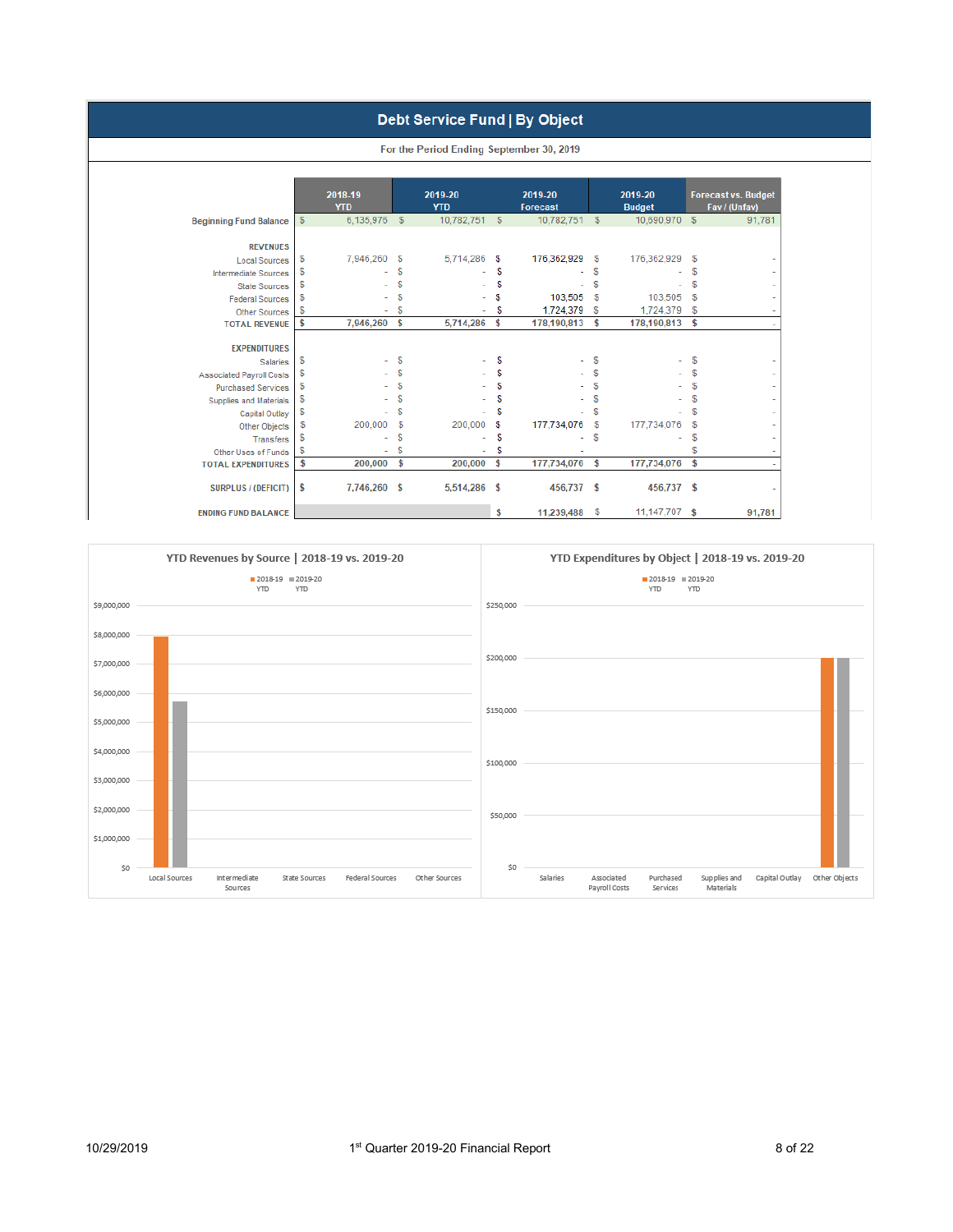# *Capital Projects Fund*

This fund accounts for capital projects, including the 2012 and 2017 bond measures approved by voters. This fund is considered restricted.

|                                           |                         |                |                       |    | <b>Capital Projects Fund   By Function</b> |            |                          |                |                                             |
|-------------------------------------------|-------------------------|----------------|-----------------------|----|--------------------------------------------|------------|--------------------------|----------------|---------------------------------------------|
|                                           |                         |                |                       |    | For the Period Ending September 30, 2019   |            |                          |                |                                             |
|                                           | 2018-19<br><b>YTD</b>   |                | 2019-20<br><b>YTD</b> |    | 2019-20<br><b>Forecast</b>                 |            | 2019-20<br><b>Budget</b> |                | <b>Forecast vs. Budget</b><br>Fav / (Unfav) |
| <b>Beginning Fund Balance</b>             | \$<br>472,195,986       | $\mathfrak{S}$ | 330,978,231 \$        |    | 330,978,231 \$                             |            | 325,789,426              | $\mathbb{S}$   | 5,188,805                                   |
| <b>REVENUES</b>                           |                         |                |                       |    |                                            |            |                          |                |                                             |
| <b>Local Sources</b>                      | \$<br>9,870,734 \$      |                | 2,998,251             | \$ | 11,749,006 \$                              |            | 11,749,006 \$            |                |                                             |
| <b>Intermediate Sources</b>               | \$<br>2,500             | \$             | 3,000                 | \$ | 181,568 \$                                 |            | 181,568                  | - \$           |                                             |
| <b>State Sources</b>                      | \$                      | S              |                       | \$ | 11,000,000 \$                              |            | 11,000,000               | \$             |                                             |
| <b>Federal Sources</b>                    | \$                      | \$             |                       | \$ | $-5$                                       |            | $\sim$                   | $\mathfrak{F}$ |                                             |
| <b>Other Sources</b>                      | \$                      | \$             |                       | \$ | 600.000                                    | \$         | 600,000 \$               |                |                                             |
| <b>TOTAL REVENUE</b>                      | \$<br>9,873,234 \$      |                | 3,001,251             | \$ | 23,530,574 \$                              |            | 23,530,574 \$            |                |                                             |
| <b>EXPENDITURES</b>                       |                         |                |                       |    |                                            |            |                          |                |                                             |
| Instruction                               | \$                      | \$             |                       | \$ |                                            | $-5$       |                          | \$             |                                             |
| <b>Support Services</b>                   | \$<br>153,029 \$        |                | 374,992               | \$ | 2,779,000 \$                               |            | 2,779,000 \$             |                |                                             |
| <b>Enterprise and Community Services</b>  | \$                      | \$             |                       | S  | $-5$                                       |            | ÷.                       | $\mathbb{S}$   |                                             |
| Facilities Acquisition and Construction   | \$<br>38,188,235        | \$             | 37,536,294            | \$ | 302,988,000 \$                             |            | 302,988,000              | \$             |                                             |
| Other Uses                                | \$                      | \$             |                       | \$ | 620,000 \$                                 |            | 620,000                  | \$             |                                             |
| Contingencies                             | \$                      | \$             |                       | \$ | 42,933,000 \$                              |            | 42,933,000               | \$             |                                             |
| <b>Unappropriated Ending Fund Balance</b> | \$                      | \$             |                       | \$ | ÷                                          | $\sqrt{5}$ | ÷.                       | $\mathbb{S}$   |                                             |
| <b>TOTAL EXPENDITURES</b>                 | \$<br>38,341,263 \$     |                | 37,911,285            | \$ | 349,320,000 \$                             |            | 349,320,000 \$           |                |                                             |
| <b>SURPLUS / (DEFICIT)</b>                | \$<br>$(28,468,030)$ \$ |                | $(34,910,034)$ \$     |    | $(325,789,426)$ \$                         |            | $(325,789,426)$ \$       |                |                                             |
| <b>Ending Fund Balance</b>                |                         |                |                       | \$ | 5,188,805 \$                               |            |                          | \$             | 5,188,805                                   |

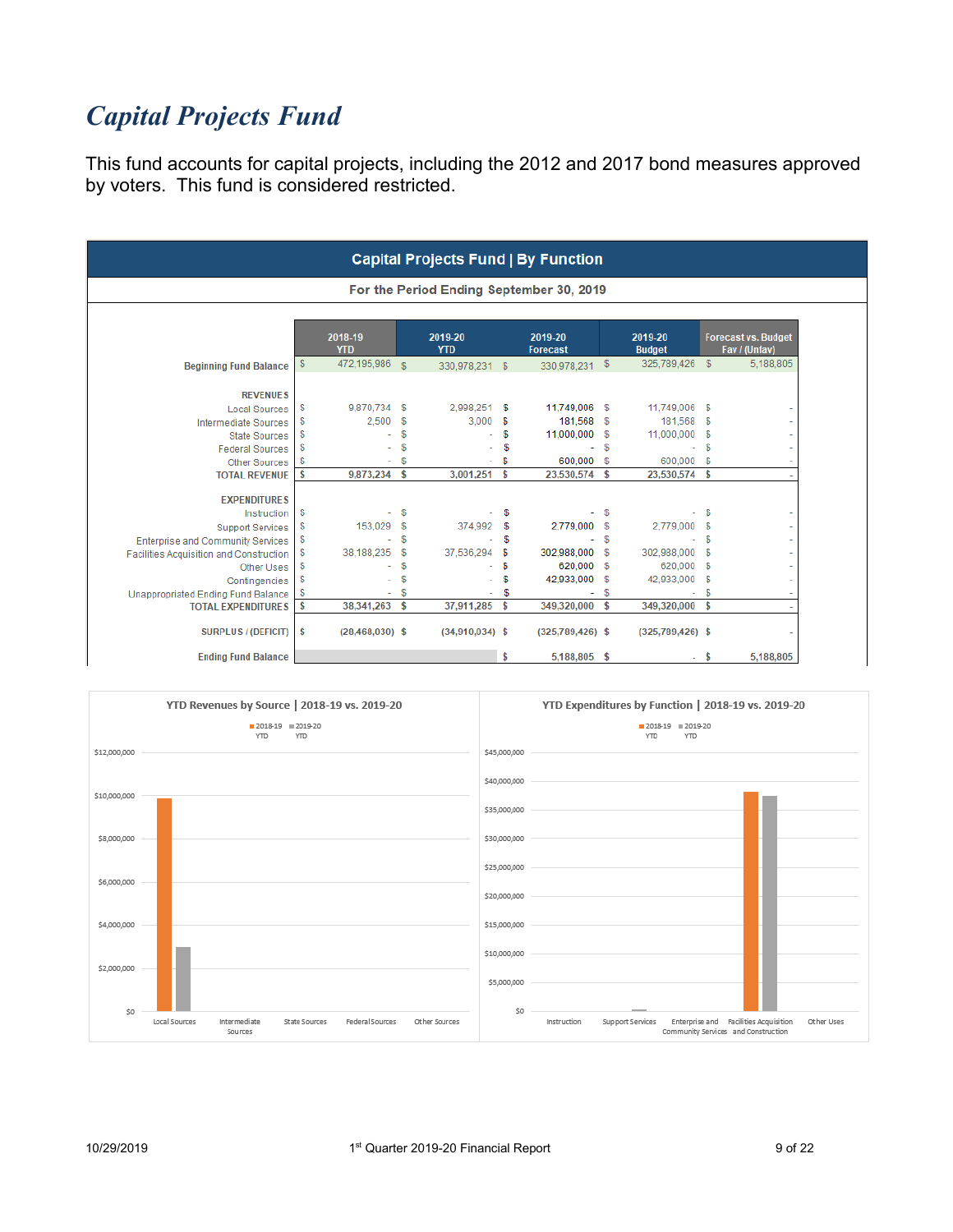#### **Capital Projects Fund | By Object**

|                                 | 2018-19<br><b>YTD</b> |          | 2019-20<br><b>YTD</b> |    | 2019-20<br><b>Forecast</b> |      | 2019-20<br><b>Budget</b> |              | <b>Forecast vs. Budget</b><br>Fav / (Unfav) |
|---------------------------------|-----------------------|----------|-----------------------|----|----------------------------|------|--------------------------|--------------|---------------------------------------------|
| <b>Beginning Fund Balance</b>   | \$<br>472,195,986     | \$       | 330,978,231           | \$ | 330,978,231                | \$   | 325,789,426              | \$           | 5,188,805                                   |
| <b>REVENUES</b>                 |                       |          |                       |    |                            |      |                          |              |                                             |
| <b>Local Sources</b>            | \$<br>9,870,734 \$    |          | 2,998,251             | \$ | 11,749,006                 | \$   | 11,749,006               | \$           |                                             |
| <b>Intermediate Sources</b>     | \$<br>2,500           | \$       | 3,000                 | \$ | 181,568                    | \$   | 181,568                  | \$           |                                             |
| <b>State Sources</b>            | \$                    | \$       |                       | \$ | 11,000,000                 | \$   | 11,000,000               | \$           |                                             |
| <b>Federal Sources</b>          | \$                    | \$       |                       | S  |                            | \$   |                          | S            |                                             |
| <b>Other Sources</b>            | \$                    | \$       |                       | S  | 600.000                    | S    | 600,000                  | $\mathbb{S}$ |                                             |
| <b>TOTAL REVENUE</b>            | \$<br>9,873,234 \$    |          | 3,001,251             | \$ | 23,530,574                 | \$   | 23,530,574               | \$           |                                             |
|                                 |                       |          |                       |    |                            |      |                          |              |                                             |
| <b>EXPENDITURES</b>             |                       |          |                       |    |                            |      |                          |              |                                             |
| <b>Salaries</b>                 | \$<br>465,958         | s        | 615,457 \$            |    | 2,654,679                  | \$   | 2,654,679                | \$           |                                             |
| <b>Associated Payroll Costs</b> | \$<br>177,481         | \$       | 238,543               | \$ | 1,238,610                  | \$   | 1,238,610                | \$           |                                             |
| <b>Purchased Services</b>       | \$<br>4,396,451       | <b>S</b> | 4,401,145             | S  | 40,913,383                 | \$   | 40,913,383               | \$           |                                             |
| Supplies and Materials          | \$<br>174,777         | \$       | 513,257 \$            |    | 581,951                    | - \$ | 581,951 \$               |              |                                             |
| Capital Outlay                  | \$<br>32,691,689      | \$       | 31,228,481            | S  | 249,899,444                | \$   | 249,899,444              | \$           |                                             |
| Other Objects                   | \$<br>434,906         | S        | 914,402               | \$ | 10,478,933                 | \$   | 10,478,933               | \$           |                                             |
| <b>Transfers</b>                | \$                    | S        |                       | \$ | 620,000                    | S    | 620,000                  | \$           |                                             |
| Contingencies                   | \$                    | \$       |                       | \$ | 42,933,000                 | \$   | 42,933,000               | \$           |                                             |
| <b>Other Expenses</b>           | \$                    | S        |                       | S  |                            | S    |                          | S            |                                             |
| <b>TOTAL EXPENDITURES</b>       | \$<br>38,341,263      | \$       | 37,911,285            | \$ | 349,320,000                | \$   | 349,320,000              | \$           |                                             |
|                                 |                       |          |                       |    |                            |      |                          |              |                                             |

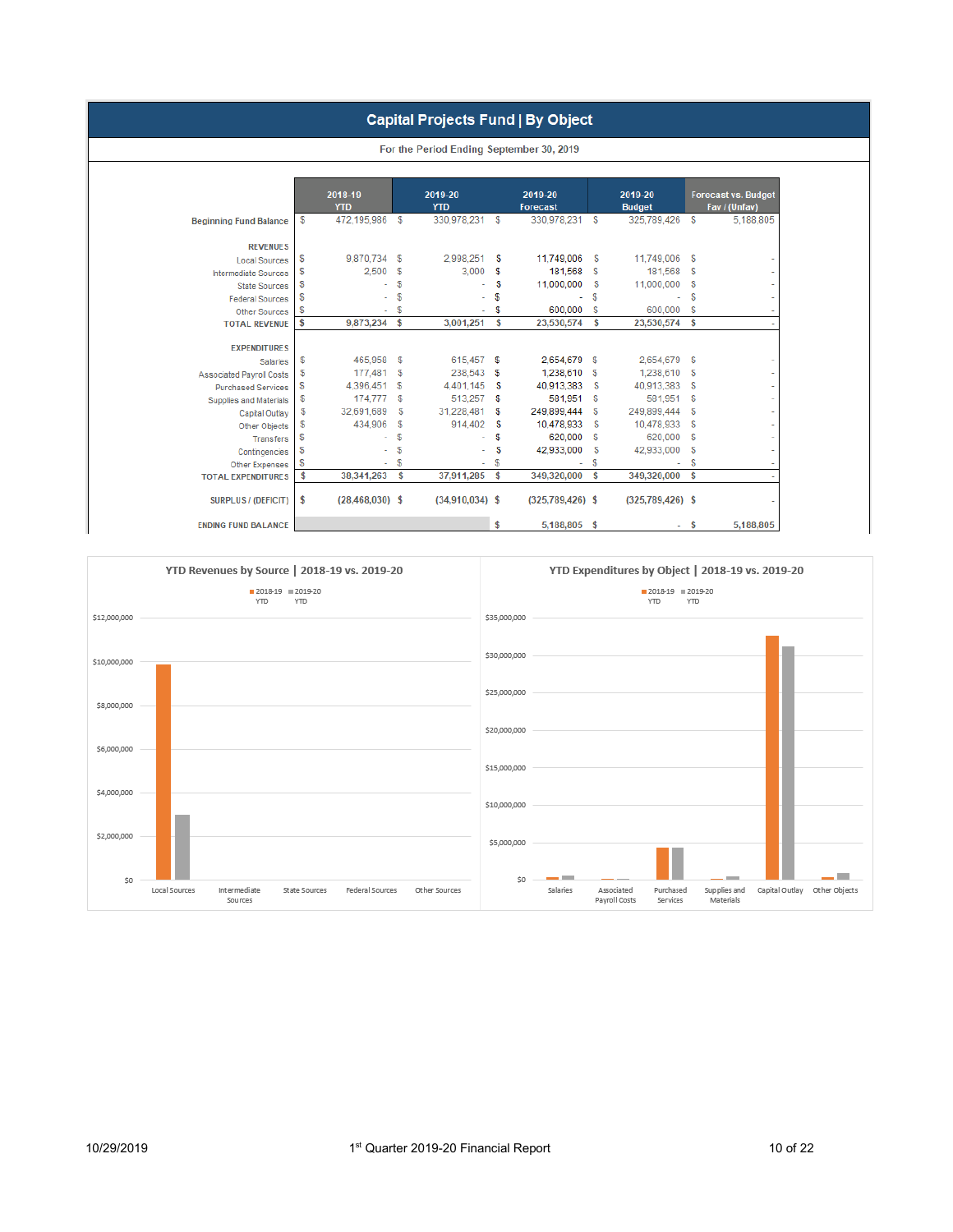### *Internal Service Fund*

This is the insurance reserve fund for workers' compensation insurance and risk management. This fund is considered as restricted.

|                                                                 |               |                          |          |                       |          | <b>Internal Service Fund   By Function</b> |          |                          |              |                                             |
|-----------------------------------------------------------------|---------------|--------------------------|----------|-----------------------|----------|--------------------------------------------|----------|--------------------------|--------------|---------------------------------------------|
|                                                                 |               |                          |          |                       |          | For the Period Ending September 30, 2019   |          |                          |              |                                             |
|                                                                 |               | 2018-19<br><b>YTD</b>    |          | 2019-20<br><b>YTD</b> |          | 2019-20<br>Forecast                        |          | 2019-20<br><b>Budget</b> |              | <b>Forecast vs. Budget</b><br>Fav / (Unfav) |
| <b>Beginning Fund Balance</b>                                   | $\sqrt[6]{3}$ | 5,936,749 \$             |          | 8,116,709 \$          |          | 8,116,709 \$                               |          | 8,105,402 \$             |              | 11,307                                      |
| <b>REVENUES</b>                                                 |               |                          |          |                       |          |                                            |          |                          |              |                                             |
| <b>Local Sources</b>                                            | \$            | 908,253 \$               |          | 599,733               | S        | 3,796,264 \$                               |          | 3,796,264 \$             |              |                                             |
| <b>Intermediate Sources</b>                                     | \$            |                          | S        |                       | S        |                                            | S        |                          | S            |                                             |
| <b>State Sources</b>                                            | \$            | 17,673                   | \$       | 52,112                | S        | 176,902 \$                                 |          | 176,902 \$               |              |                                             |
| <b>Federal Sources</b>                                          | \$            | ä,                       | \$       |                       | \$       | ä,                                         | S        | ÷.                       | \$           |                                             |
| <b>Other Sources</b>                                            | \$            | ٠                        | \$       |                       | S        | ۰                                          | <b>S</b> | ٠                        | <b>S</b>     |                                             |
| <b>TOTAL REVENUE</b>                                            | \$            | 925,926                  | <b>S</b> | 651,845               | \$       | 3,973,166                                  | \$       | 3,973,166                | $\mathbf{s}$ |                                             |
|                                                                 |               |                          |          |                       |          |                                            |          |                          |              |                                             |
| <b>EXPENDITURES</b>                                             |               |                          |          |                       |          |                                            |          |                          |              |                                             |
| Instruction                                                     | \$            | $\overline{\phantom{0}}$ | S        |                       | \$       |                                            | - \$     |                          | $-$ \$       |                                             |
| <b>Support Services</b>                                         | \$            | 445,723                  | \$       | 711,657               | \$       | 3,754,568 \$                               | \$       | 3,754,568 \$             |              |                                             |
| <b>Enterprise and Community Services</b>                        | $\mathbb{S}$  |                          | \$<br>\$ |                       | \$<br>S  |                                            | \$       |                          | S<br>S       |                                             |
| Facilities Acquisition and Construction                         | \$            |                          | S        |                       |          |                                            | S        |                          | \$           |                                             |
| Other Uses                                                      | \$<br>\$      |                          | \$       |                       | \$<br>\$ | 8,324,000 \$                               |          | 8,324,000 \$             |              |                                             |
| Contingencies                                                   | \$            |                          | S        |                       | S        | ٠                                          | S        | $\sim$                   | \$           |                                             |
| Unappropriated Ending Fund Balance<br><b>TOTAL EXPENDITURES</b> | \$            | 445,723 \$               |          | 711,657 \$            |          | 12,078,568 \$                              |          | 12,078,568 \$            |              |                                             |
|                                                                 |               |                          |          |                       |          |                                            |          |                          |              |                                             |
| <b>SURPLUS / (DEFICIT)</b>                                      | \$            | 480,203 \$               |          | (59, 812)             | \$       | $(8, 105, 402)$ \$                         |          | $(8, 105, 402)$ \$       |              |                                             |
| <b>Ending Fund Balance</b>                                      |               |                          |          |                       | \$       | 11,307                                     | s.       | ÷,                       | \$           | 11,307                                      |

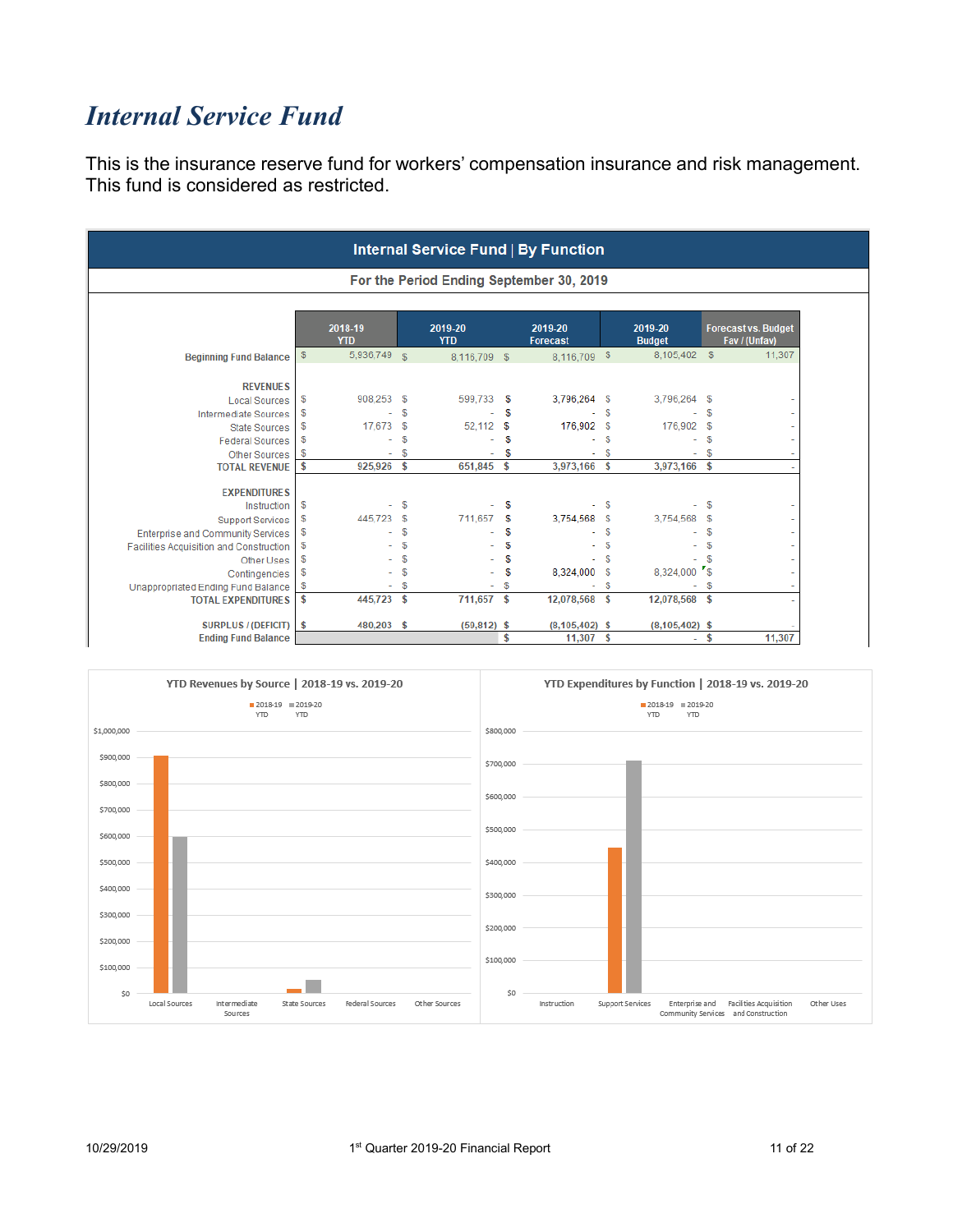#### Internal Service Fund | By Object

|                                 |            |                       |            | For the Period Ending September 30, 2019 |    |                            |          |                          |              |                                             |
|---------------------------------|------------|-----------------------|------------|------------------------------------------|----|----------------------------|----------|--------------------------|--------------|---------------------------------------------|
|                                 |            |                       |            |                                          |    |                            |          |                          |              |                                             |
|                                 |            | 2018-19<br><b>YTD</b> |            | 2019-20<br><b>YTD</b>                    |    | 2019-20<br><b>Forecast</b> |          | 2019-20<br><b>Budget</b> |              | <b>Forecast vs. Budget</b><br>Fav / (Unfav) |
| <b>Beginning Fund Balance</b>   | $\sqrt{3}$ | 5,936,749 \$          |            | 8.116.709 \$                             |    | 8,116,709                  | - \$     | 8.105.402 \$             |              | 11,307                                      |
|                                 |            |                       |            |                                          |    |                            |          |                          |              |                                             |
| <b>REVENUES</b>                 |            |                       |            |                                          |    |                            |          |                          |              |                                             |
| <b>Local Sources</b>            | \$         | 908,253               | \$         | 599,733                                  | \$ | 3,796,264                  | \$       | 3,796,264 \$             |              |                                             |
| <b>Intermediate Sources</b>     | \$         |                       | S          |                                          | \$ |                            | \$       |                          | S            |                                             |
| <b>State Sources</b>            | \$         | 17,673                | \$         | 52,112                                   | \$ | 176,902                    | \$       | 176,902                  | $\mathbb{S}$ |                                             |
| <b>Federal Sources</b>          | \$         |                       | S          |                                          | \$ |                            | \$       |                          | \$           |                                             |
| <b>Other Sources</b>            | \$         | ٠                     | S          | ٠                                        | \$ |                            | \$       | ٠                        | \$           |                                             |
| <b>TOTAL REVENUE</b>            | \$         | 925,926 \$            |            | 651,845                                  | \$ | 3,973,166 \$               |          | 3,973,166 \$             |              |                                             |
|                                 |            |                       |            |                                          |    |                            |          |                          |              |                                             |
| <b>EXPENDITURES</b>             | \$         | 40,463                | $\sqrt{3}$ | 42,173                                   | S  | 284,326                    | - 5      | 284,326 \$               |              |                                             |
| <b>Salaries</b>                 | \$         | 16,808                | \$         | 17,346                                   | S  | 118,914                    | <b>S</b> | 118,914                  | -S           |                                             |
| <b>Associated Payroll Costs</b> | \$         | 33,950                | \$         | 64.731                                   | S  | 442,892                    | S        | 442,892                  | S.           |                                             |
| <b>Purchased Services</b>       |            | ٠                     | \$         | 15,840                                   | \$ | 70,484                     | \$       | 70,484                   | $\mathbb{S}$ |                                             |
| Supplies and Materials          | \$         |                       | s          | ٠                                        | \$ | ÷.                         | \$       |                          | S            |                                             |
| Capital Outlay                  | \$         | ۰                     | \$         | 571,567                                  |    |                            |          |                          | S            |                                             |
| Other Objects                   | \$         | 354,502               | S          |                                          | \$ | 2,837,952                  | \$       | 2,837,952                |              |                                             |
| <b>Transfers</b>                | \$         |                       |            |                                          | \$ |                            | \$       |                          | S            |                                             |
| Other Uses of Funds             | \$         |                       | \$         |                                          | \$ | 8,324,000                  | \$       | 8,324,000                | -S           |                                             |
| Other Expenses                  | \$         |                       | S          | ٠                                        | \$ |                            | \$       |                          | S            |                                             |
| <b>TOTAL EXPENDITURES</b>       | \$         | 445,723               | \$         | 711,657                                  | \$ | 12,078,568                 | \$       | 12,078,568               | \$           |                                             |
| <b>SURPLUS / (DEFICIT)</b>      | \$         | 480,203 \$            |            | $(59,812)$ \$                            |    | $(8, 105, 402)$ \$         |          | $(8, 105, 402)$ \$       |              |                                             |
| <b>ENDING FUND BALANCE</b>      |            |                       |            |                                          | \$ | 11.307                     | s        | ۰.                       | <b>S</b>     | 11,307                                      |

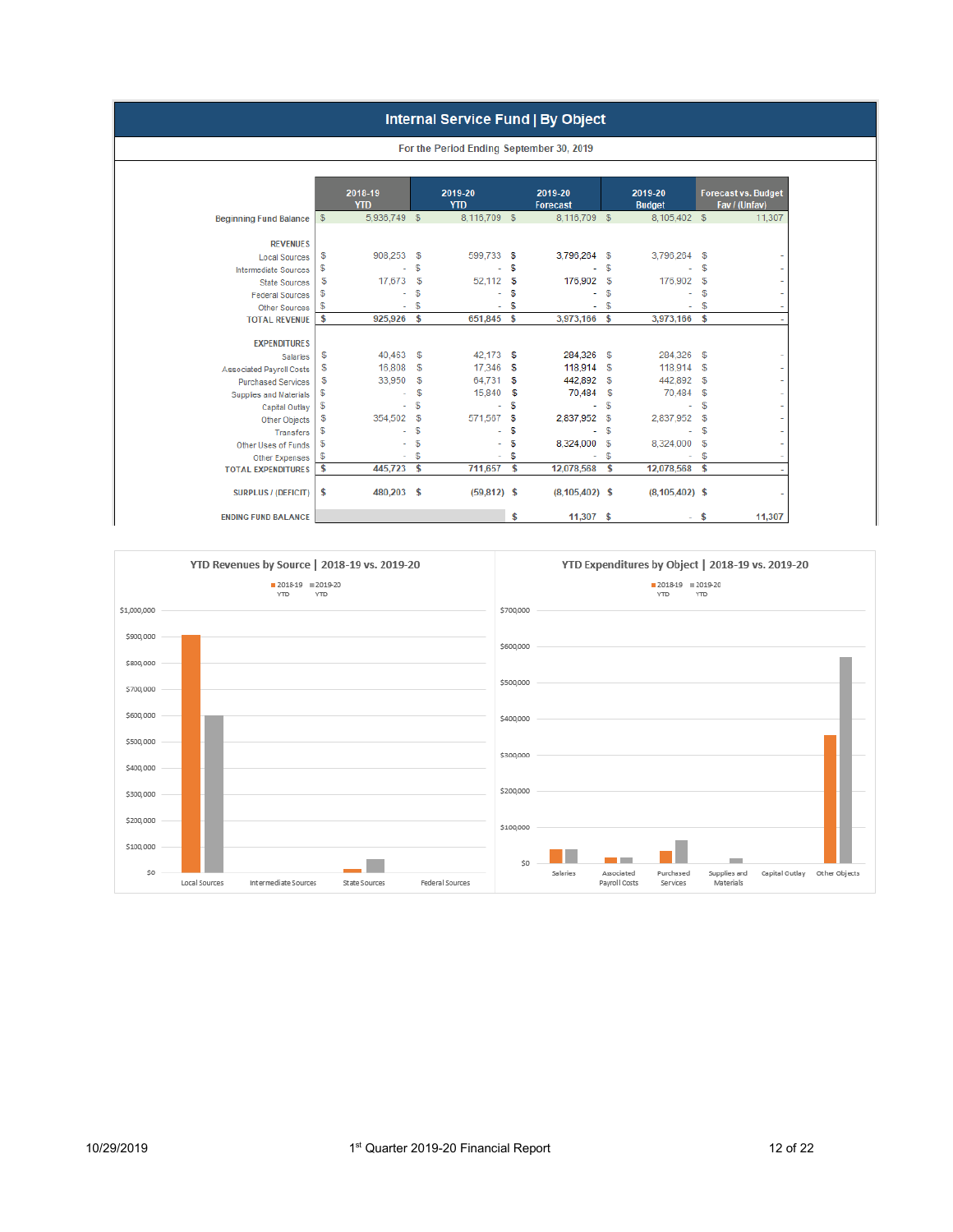## *Estimate of Membership Update (Enrollment Update)*

The State of Oregon funds school districts through State School Fund Grants. A key component of the State School Fund calculation is student count, weighted by certain demographics. This student count is also referred to as weighted Average Daily Membership, or ADMw.

District-wide student enrollment, year-over-year, is relatively flat:

- FY2018-19 final ADMw was 57,621, just 6 students less than that shown in the FY2019- 20 Adopted Budget (page 21).
- FY2019-20 estimated ADMw is currently 57,656. This is 106 students less than that shown in the FY2019-20 Adopted Budget (page 21).

The slight ADMw decline is attributable to fewer students enrolled at Charter Schools. State School Fund revenue for the district will not be impacted; rather the pass-through to Charter Schools will be less.

#### *Cash Management and Investment Update*

The total available cash on hand balance on September 30, 2019, was \$432.9 million compared to \$573 million on September 30, 2018. This includes contingencies and reserves. The 2019- 20 trend shows a steady and predictable decline as available reserves will be used until property tax revenues are received beginning in November and continuing through June. .

The PPS investment portfolio as of September 30, 2019 continues to reflect the high grade characteristics of the portfolio well within the tolerances authorized in the Board approved policy and Oregon Revised Statutes. The Portfolio consists of 61% Treasury and government agency securities. The cash and cash equivalent portion of the portfolio has grown to 36% at the end of September (Vs 34% end of June and 17% September prior FY) due to the banks and LGIP being more competitive on rates than alternative investment opportunities. Market rates in general have declined from June with 1 year and 2 year Treasury securities dropping by 0.17% and 0.12% respectively reflecting continuing market concerns about the state of the economy and continuing international tariff battles.

We continue to maintain adequate cash and equivalent balances to meet our ongoing obligations and monitor the balances of the various Fund's cash position. We have regular meetings with the Facilities Asset Management team regarding guidance on expected expenditures and cash balances and the need to sell additional securities.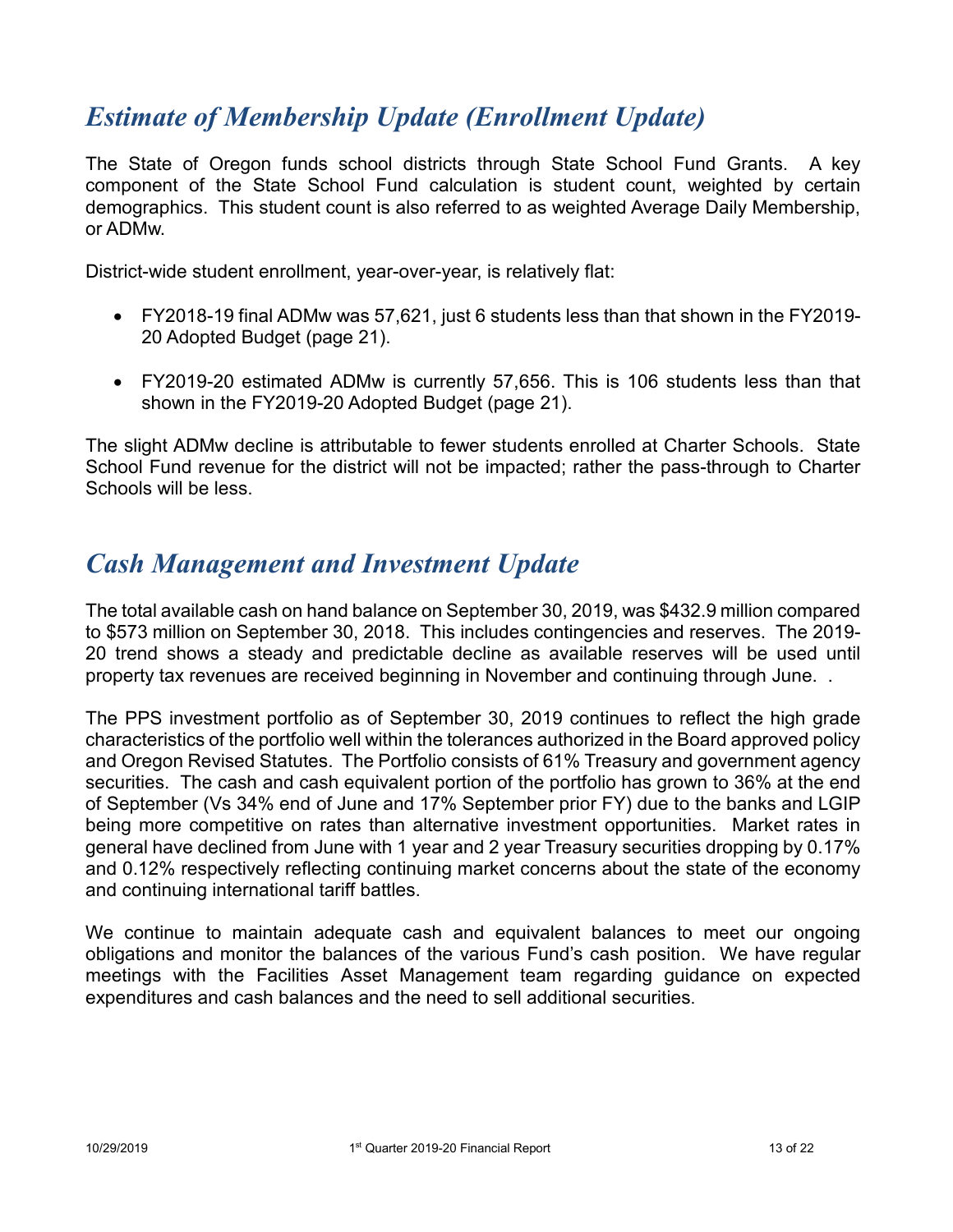| <b>Investments</b>                                |     | <b>Cost Value</b> |    | <b>Par Value</b> |    | <b>Market</b><br>Value |   | <b>Book Value</b> | % of<br><b>Portfolio</b> | <b>Maximum %</b><br><b>Allowed</b> per<br>Policy* | Average<br><b>Days Term</b> | <b>Yield to</b><br><b>Maturity</b> |
|---------------------------------------------------|-----|-------------------|----|------------------|----|------------------------|---|-------------------|--------------------------|---------------------------------------------------|-----------------------------|------------------------------------|
| <b>Corporate Notes</b>                            | \$  | 11.571            | s  | 11,500           | s  | 11,568                 | s | 11,537            | 2.7%                     | 35%                                               | 115                         | 2.96%                              |
| <b>Federal Agencies</b>                           |     |                   |    |                  |    |                        |   |                   |                          |                                                   |                             |                                    |
| Federal Agricultural Mortgage Corp (FarmerMac)    | s   | 29,854            | s  | 29,800           | s  | 29,756                 | s | 29,832            | 6.9%                     | 50%                                               | 458                         | 1.61%                              |
| <b>Federal Farm Credit Banks</b>                  |     | 45.683            |    | 45.617           |    | 45.580                 |   | 45,644            | 10.5%                    | 50%                                               | 366                         | 1.60%                              |
| Federal Home Loan Banks                           |     | 41,438            |    | 40,800           |    | 40,888                 |   | 40,958            | 9.5%                     | 50%                                               | 399                         | 1.59%                              |
| Federal Home Mortgage Corp (FreddieMac)           |     | 17,287            |    | 17,300           |    | 17,263                 |   | 17,297            | 4.0%                     | 50%                                               | 227                         | 1.54%                              |
| Federal National Mortgage Association (FannieMae) |     | 7,494             |    | 7,490            |    | 7.486                  |   | 7,494             | 1.7%                     | 50%                                               | 91                          | 1.43%                              |
| <b>Resolution Funding Corporation (RFC)</b>       |     | 36,883            |    | 38,560           |    | 37,992                 |   | 38,053            | 8.8%                     | 50%                                               | 289                         | 1.86%                              |
| Sub Total Federal Agencies                        | s   | 178,639           | Ŝ. | 179,567          | Ŝ. | 178,965                |   | \$179,278         | 41.4%                    | 100%                                              | 348                         | 1.64%                              |
| <b>US Treasury Securities</b>                     | \$  | 84,632            | s  | 86,400           | s  | 85,395                 | s | 85,596            | 19.8%                    | 100%                                              | 516                         | 1.57%                              |
| <b>Municipal Bonds</b>                            | \$. | 861               | s  | 865              | -S | 862                    | s | 864               | 0.2%                     | 30%                                               | 337                         | 1.75%                              |
| Sub Total Investments                             | s   | 275,703           |    | \$278,332        | S. | 276,790                |   | \$277,275         |                          |                                                   |                             |                                    |
| <b>Cash and Equivalents</b>                       |     |                   |    |                  |    |                        |   |                   |                          |                                                   |                             |                                    |
| Cash and Cash Equivalents                         |     | 136,489           |    | 136,489          |    | 136.489                |   | 136,489           | 31.5%                    | 100%                                              | 1                           | 2.02%                              |
| LGIP PERS (Restricted)**                          |     | 19.163            |    | 19.163           |    | 19.163                 |   | 19.163            | 4.4%                     | N/A                                               | 1                           | 2.45%                              |
| Sub Total Cash and Equivalents                    | s   | 155,651           | S. | 155,651          | S. | 155,651                |   | $S$ 155,651       |                          |                                                   |                             |                                    |
| <b>Total Cash and Investments</b>                 | \$  | 431.354           | s. | 433,983          | s. | 432,441                |   | \$432,926         | 100%                     |                                                   | 250                         | 1.82%                              |

\*Board Policy 8.20.010-P restricts investments in single entity- Government Agencies (50%), Corporates (5%) and Banks (10%) in addition to category total

\*\*LGIP Public Employees Retirement System account is used to pay pension debt obligations only by a Trustee Bank not available for operating or capital needs

Definitions:

.

Cost Value is the price paid at purchase for the Principal amount of the bond or fixed income security

Par Value is the amount of money repaid to bondholders at the maturity of the bond and the dollar value the coupon payments are based.

Market Value is an estimate of the price at which a bond would trade in a competitive marketplace.

Book Value is the balance sheet account balance based on the original cost adjusted for amortization of any purchase premium or discount over its expected maturity. Yield to Maturity is the expected total return on a bond held to maturity based on the purchase price paid and coupon interest rate to be received until maturity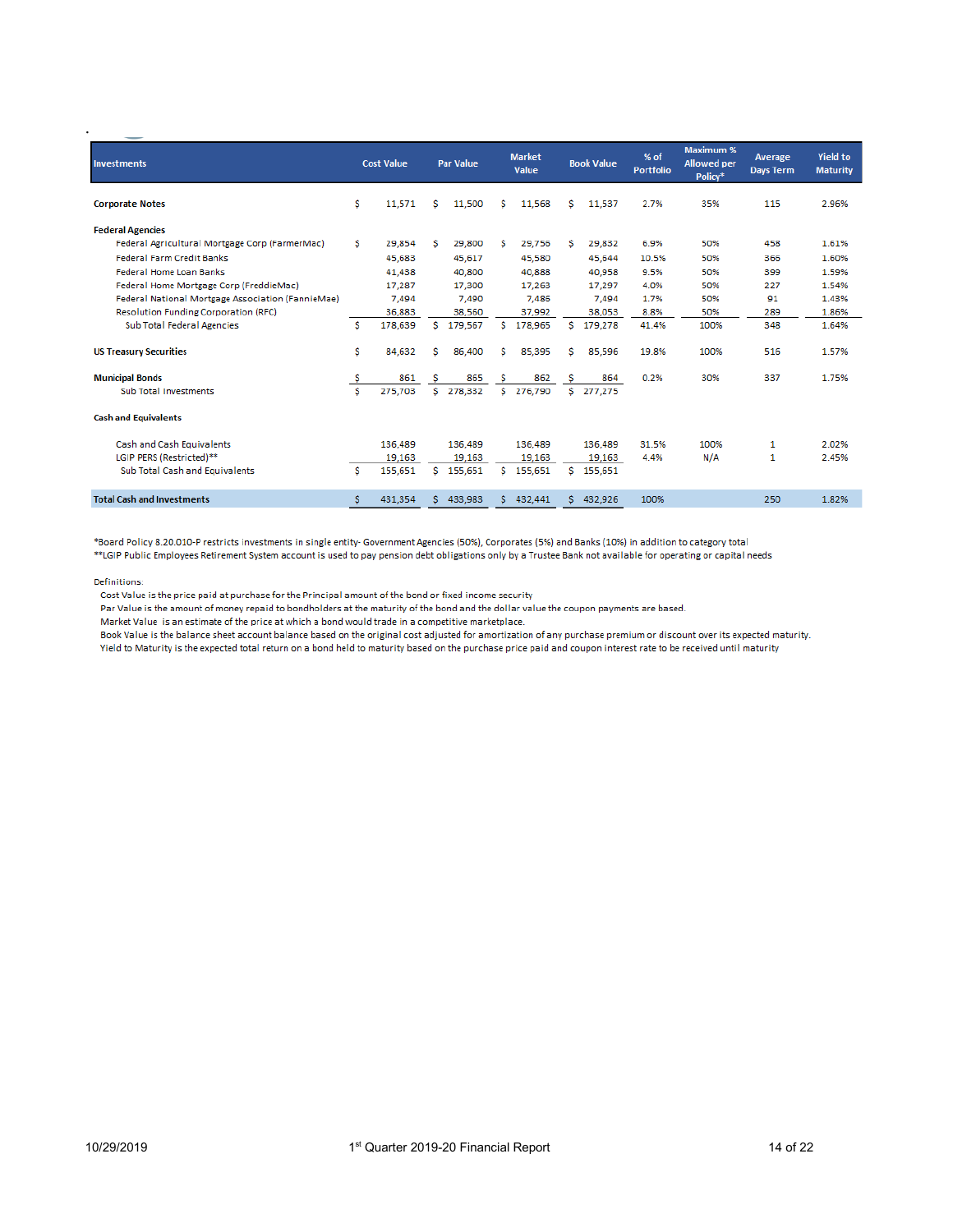## *Real Estate Update*

The attached Real Estate report in the appendix section provides an overview of the existing contracts that provide dedicated PPS facilities (both in schools and in administrative buildings) to non‐PPS entities during school hours. These contract range from Real Property Leases and Licenses that provide dedicated space (often in exchange for rent) to Inter‐governmental Agreements that provide dedicated space for non‐PPS staff who provide services to our PPS students. Most of these contracts are multi‐year agreements and will not change substantially from quarter to quarter. Any changes that do occur are shown in red. Such changes include the extension or expiration of existing contracts and the addition of new contracts.

Pacific Trust has notified staff that they will tender their option in October to purchase the PPS parking lot adjacent the old Washington High School Site. The majority of this site was sold by PPS in 2013. The option specifically prescribes how the Fair Market Value will be set. The transaction will be complete by the end of the year or the first months of 2020. This matter will be brought to the Board for approval

#### *Reporting Cadence*

|                                        | Q1               | Q2                 | Q3              | Q <sub>4</sub>     |  |  |  |  |  |
|----------------------------------------|------------------|--------------------|-----------------|--------------------|--|--|--|--|--|
|                                        | 7/1 through 9/30 | 10/1 through 12/31 | 1/1through 3/31 | 4/1 through 6/30   |  |  |  |  |  |
| <b>Budget and Finance Updates</b>      |                  |                    |                 |                    |  |  |  |  |  |
| <b>Budget to Actuals</b>               | χ                | Χ                  | χ               | Χ                  |  |  |  |  |  |
| <b>Ending Fund Balance</b><br>Forecast | X                | X                  | Χ               | X                  |  |  |  |  |  |
| 2019-20 Projections                    |                  | X                  | X               |                    |  |  |  |  |  |
| 2019-20 Budget                         |                  |                    |                 | Propose,           |  |  |  |  |  |
| <b>Milestones</b>                      |                  |                    |                 | <b>Approve and</b> |  |  |  |  |  |
|                                        |                  |                    |                 | <b>Adopt</b>       |  |  |  |  |  |
| <b>Cash and Investments</b>            |                  |                    |                 |                    |  |  |  |  |  |
| Investment Report                      | X                | X                  | X               | X                  |  |  |  |  |  |
| <b>Investment Policy</b>               |                  |                    |                 | X                  |  |  |  |  |  |
| <b>Local Option Compliance</b>         |                  |                    |                 |                    |  |  |  |  |  |
| Option Cap Analysis                    |                  |                    |                 | χ                  |  |  |  |  |  |
| <b>CBRC Report</b>                     |                  |                    | X               | X                  |  |  |  |  |  |
| <b>Real Estate</b>                     |                  |                    |                 |                    |  |  |  |  |  |
| List of all Contracts                  | X                | X                  | X               | X                  |  |  |  |  |  |
| Summary of Changes                     | χ                | χ                  | χ               | χ                  |  |  |  |  |  |

The following table formalizes the annual schedule for finance reports to the Board of Education.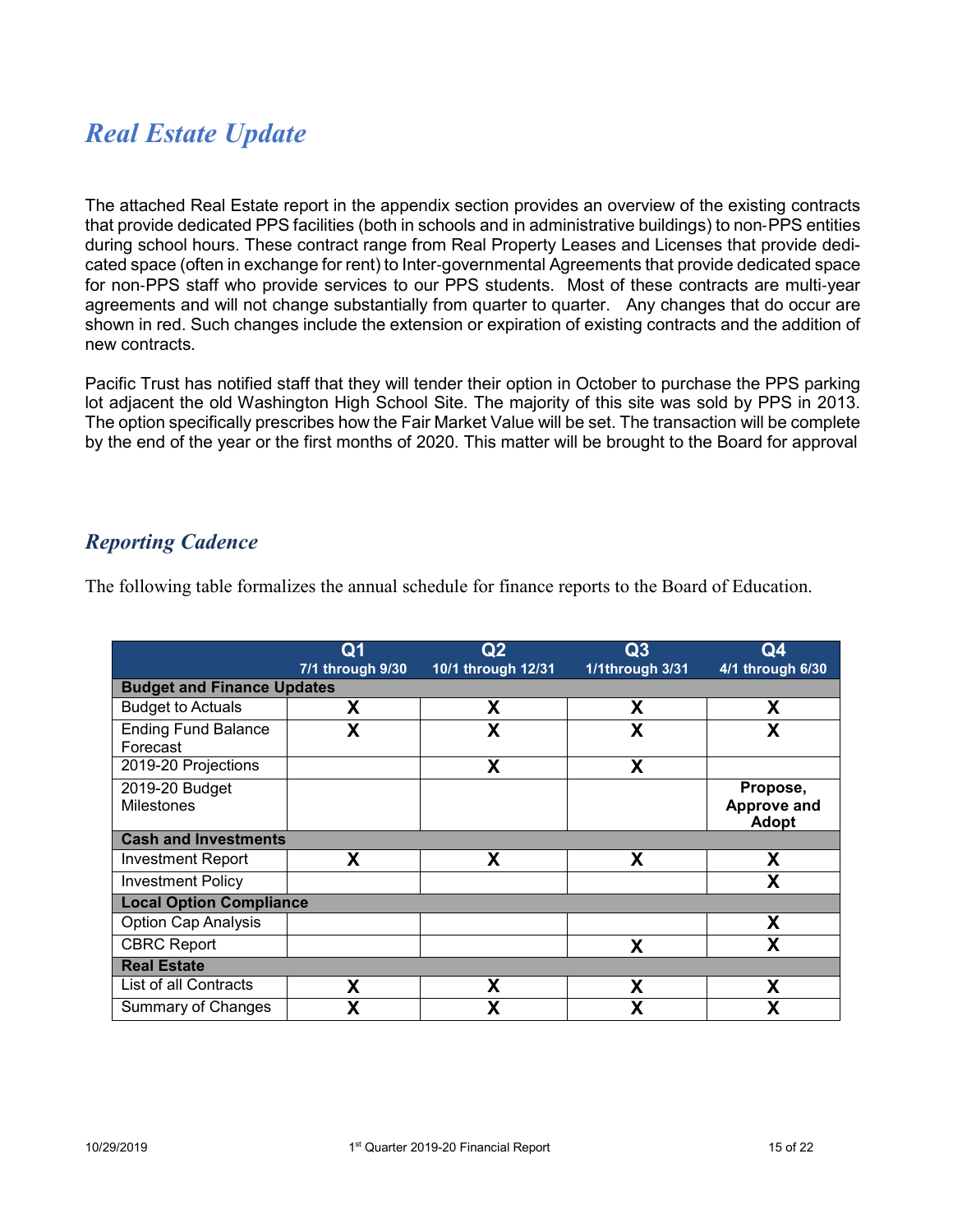# **APPENDIX**

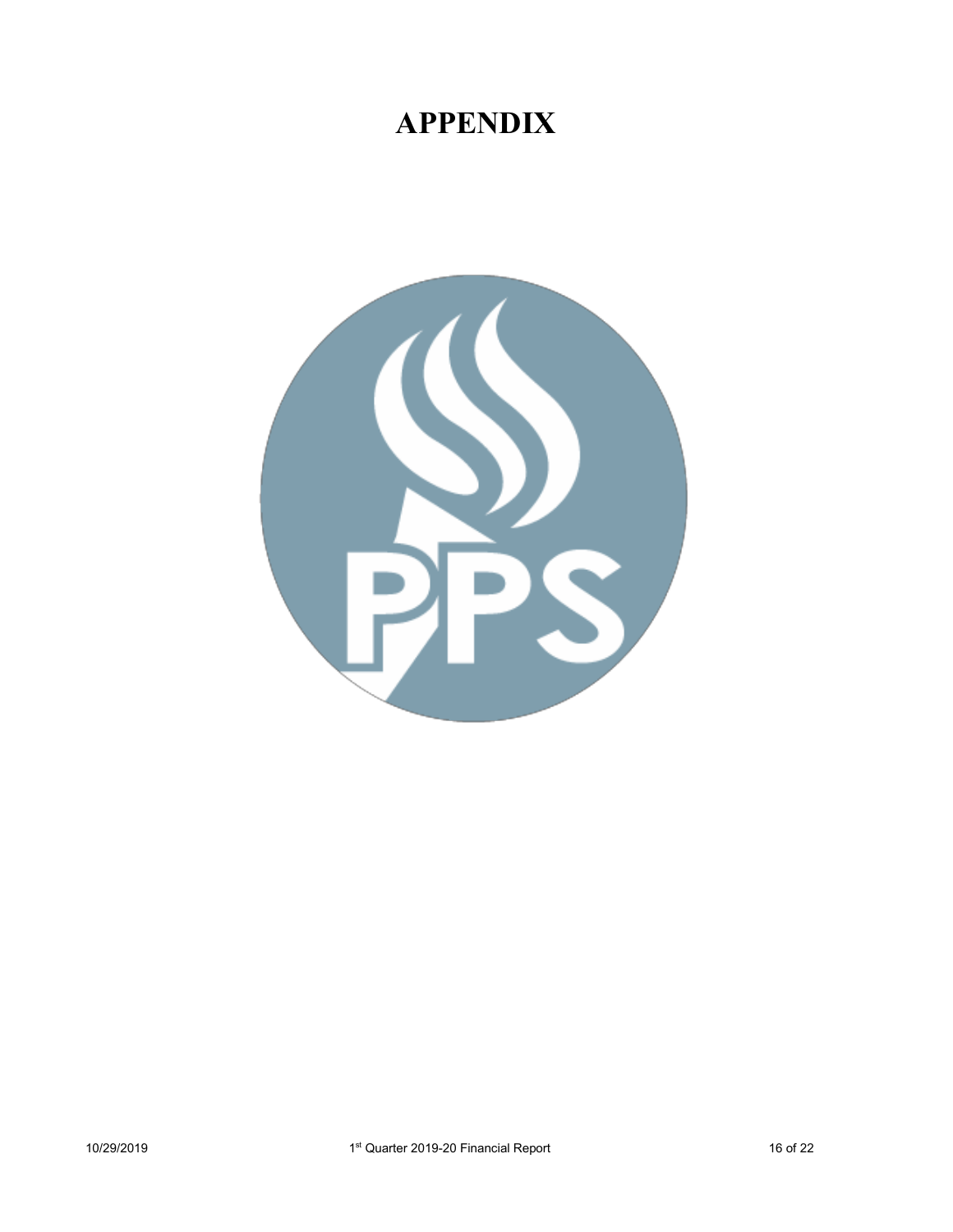#### *Appendix A – Local Option Cap Analysis*

Portland School District voters approved a five-year local option property tax levy in November 2014. The local option tax at the rate approved by voters (\$1.99 per \$1000 of assessed value).

The local Option Levy can trigger a reduction in state school support if collections exceed limits contained in state law (ORS 327.011). The 2018 Legislature (House Bill 4117) increase these limits. Under the new law, a district's state school fund payment will be reduced to the extent local option taxes exceed the lower of:

- 25% of the district's combined state general purpose grant, transportation grant, facility grant and high cost disability grant.
- The district's weighted student count multiplied by \$2000 increased by 3% per year since the 2018-19 fiscal year.

For 2019-20, projected collections are below the projected statutory caps. It is highly unlikely that the rate currently imposed would trigger any reduction in state school support.

| <b>CAP ANALYSIS</b> |             |            |            |  |  |  |  |  |
|---------------------|-------------|------------|------------|--|--|--|--|--|
| 25% Grant           | \$2000 ADMw | Realized   | Margin     |  |  |  |  |  |
| 125,920,675         | 115,348,000 | 98,163,140 | 17,184,860 |  |  |  |  |  |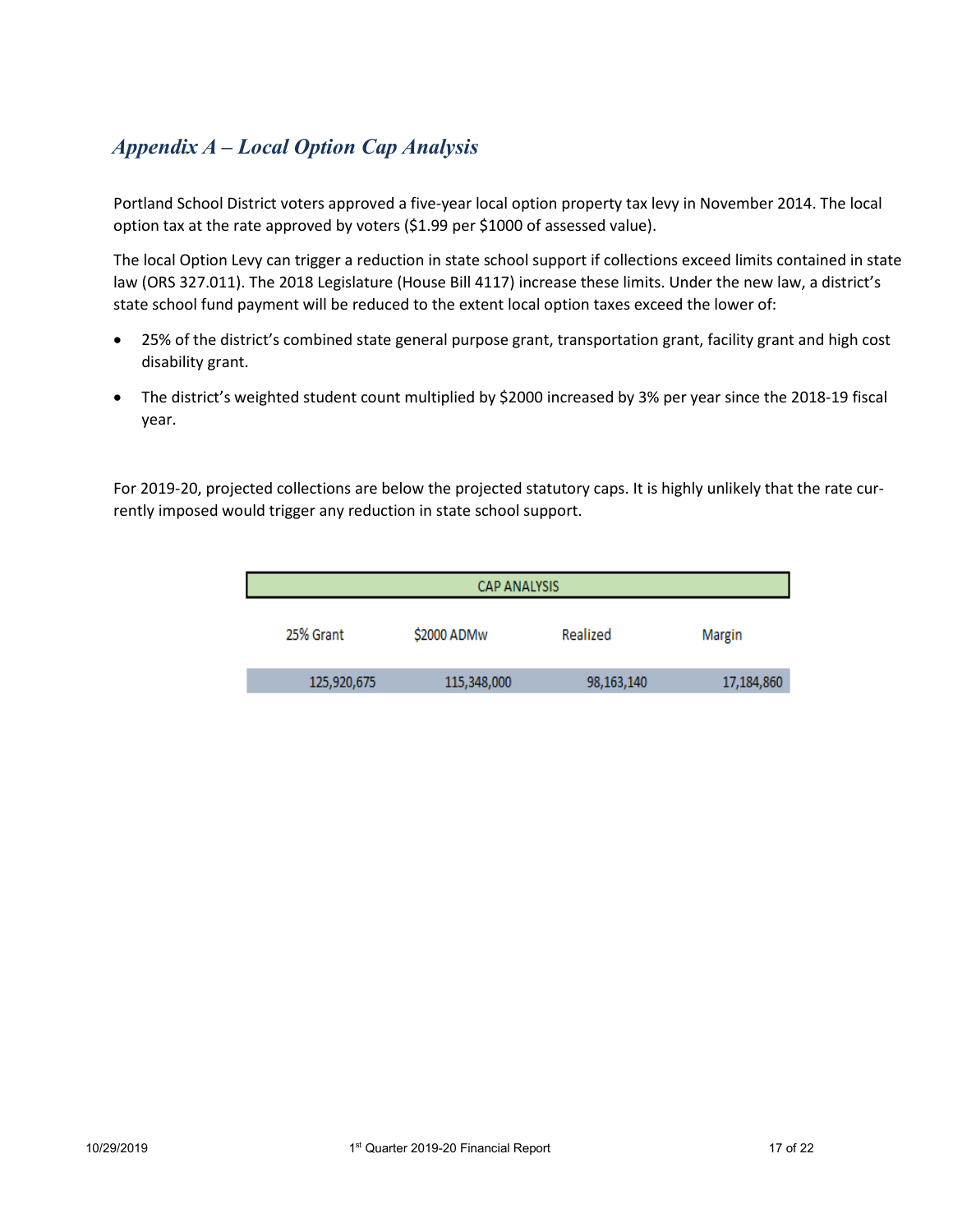#### *Appendix B – General Fund Year-To-Date Comparison, 2018-19 and 2019-20*

| <b>General Fund   Variance Analysis</b>          |                                                                  |                                                |                                                                                     |  |  |  |  |  |  |
|--------------------------------------------------|------------------------------------------------------------------|------------------------------------------------|-------------------------------------------------------------------------------------|--|--|--|--|--|--|
| For the Period Ending September 30, 2019         |                                                                  |                                                |                                                                                     |  |  |  |  |  |  |
|                                                  | <b>Variance</b><br>Increase (Decrease)<br><b>From Prior Year</b> |                                                | <b>Explanation of Variance</b>                                                      |  |  |  |  |  |  |
|                                                  | \$                                                               | $\frac{9}{6}$                                  |                                                                                     |  |  |  |  |  |  |
| <b>Revenues</b><br><b>Beginning Fund Balance</b> | \$1,605                                                          |                                                | 4.19% General fund spending for FY19 came in under budget, increasing BFB for FY20  |  |  |  |  |  |  |
| <b>Local Sources</b>                             | (S8, 224)                                                        |                                                | -73.58% Comcast Settlement in FY19 \$7.9M, Erates received in FY19                  |  |  |  |  |  |  |
| <b>Intermediate Sources</b>                      | \$7                                                              |                                                | 0.00% County School Funds in FY20, nothing received in Q1 FY19                      |  |  |  |  |  |  |
| <b>State Sources</b>                             | \$7,092                                                          | 9.30% SSE increases                            |                                                                                     |  |  |  |  |  |  |
| <b>Federal Sources</b>                           | \$20                                                             | 0.00% Forest Service in FY20                   |                                                                                     |  |  |  |  |  |  |
| <b>Other Sources</b>                             | (S22)                                                            | -100,00% Interfund transfer in FY19            |                                                                                     |  |  |  |  |  |  |
| <b>Total Resources</b>                           | <b>\$479</b>                                                     | $-1.29%$                                       |                                                                                     |  |  |  |  |  |  |
| <b>Expenditures</b>                              |                                                                  |                                                |                                                                                     |  |  |  |  |  |  |
| <b>Salaries</b>                                  | \$3,022                                                          |                                                | 6.83% COLA, steps, associated PR costs and FTE increases. Year-over-Year changes in |  |  |  |  |  |  |
| <b>Associated Payroll Costs</b>                  | \$553                                                            |                                                | 2.65% Associated payroll costs show the change expected due primarily to COLA.      |  |  |  |  |  |  |
| <b>Purchased Services</b>                        | <b>S317</b>                                                      |                                                | 3.81% Telephone, Professional Services Contract increases                           |  |  |  |  |  |  |
| <b>Supplies and Materials</b>                    | <b>S777</b>                                                      | 31.19% Computer equipment, consumable supplies |                                                                                     |  |  |  |  |  |  |
| Capital Outlay                                   | (S172)                                                           | -34.30% Software and Buses purchased in FY19   |                                                                                     |  |  |  |  |  |  |
| Other Objects                                    | \$775                                                            | 32.39% Property and Liability premiums         |                                                                                     |  |  |  |  |  |  |
| <b>Transfers</b>                                 | (S34)                                                            | -100.00% Interfund transfer in FY19            |                                                                                     |  |  |  |  |  |  |
| Other Uses of Funds                              | \$0                                                              | 0.00%                                          |                                                                                     |  |  |  |  |  |  |
| Contingencies                                    | \$0                                                              | 0.00%                                          |                                                                                     |  |  |  |  |  |  |
| <b>Unappropriated Ending Fund Balance</b>        | \$0                                                              | 0.00%                                          |                                                                                     |  |  |  |  |  |  |
| <b>Total Requirements</b>                        | \$5,238                                                          | 6.64%                                          |                                                                                     |  |  |  |  |  |  |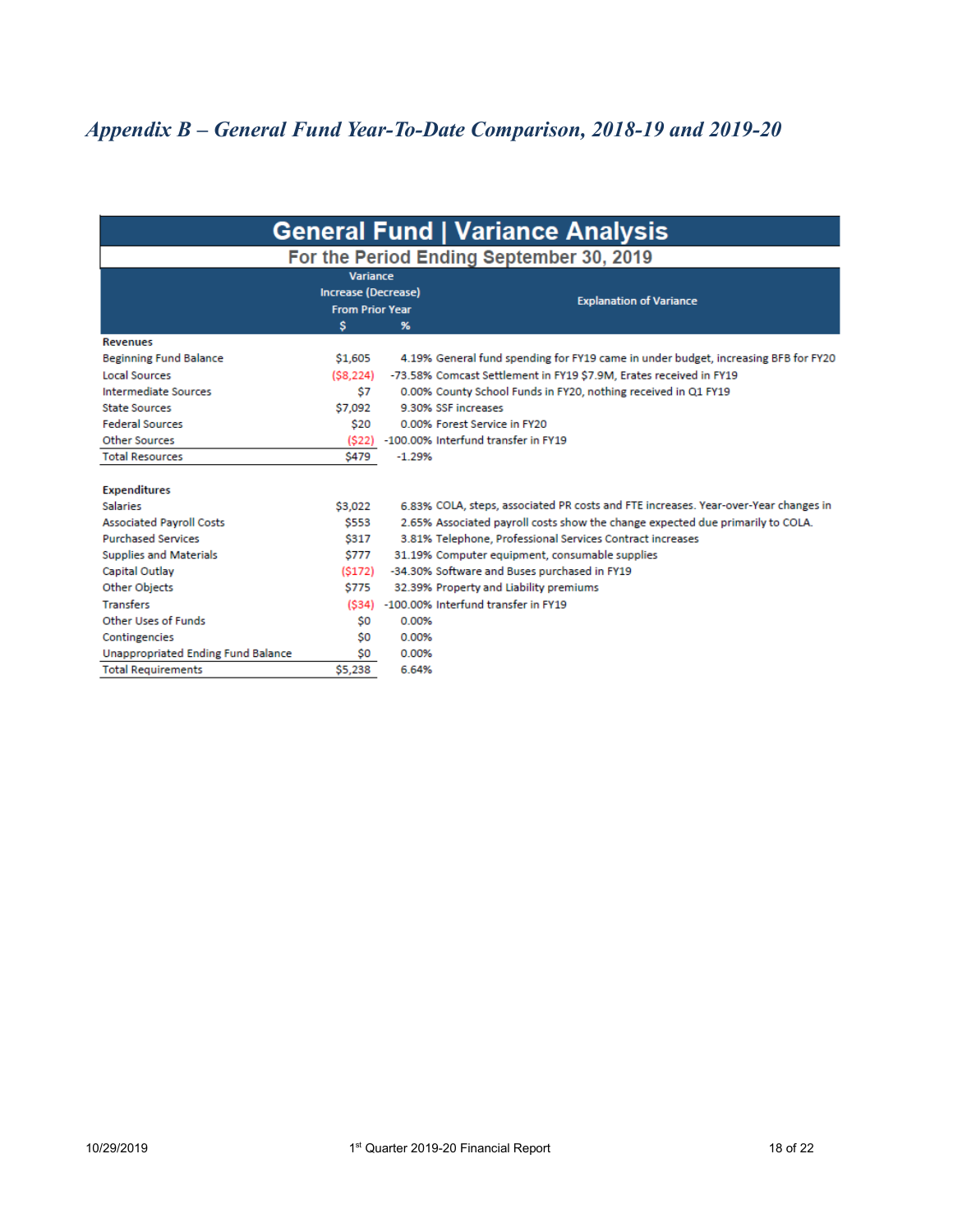*Appendix C – Real Estate Report*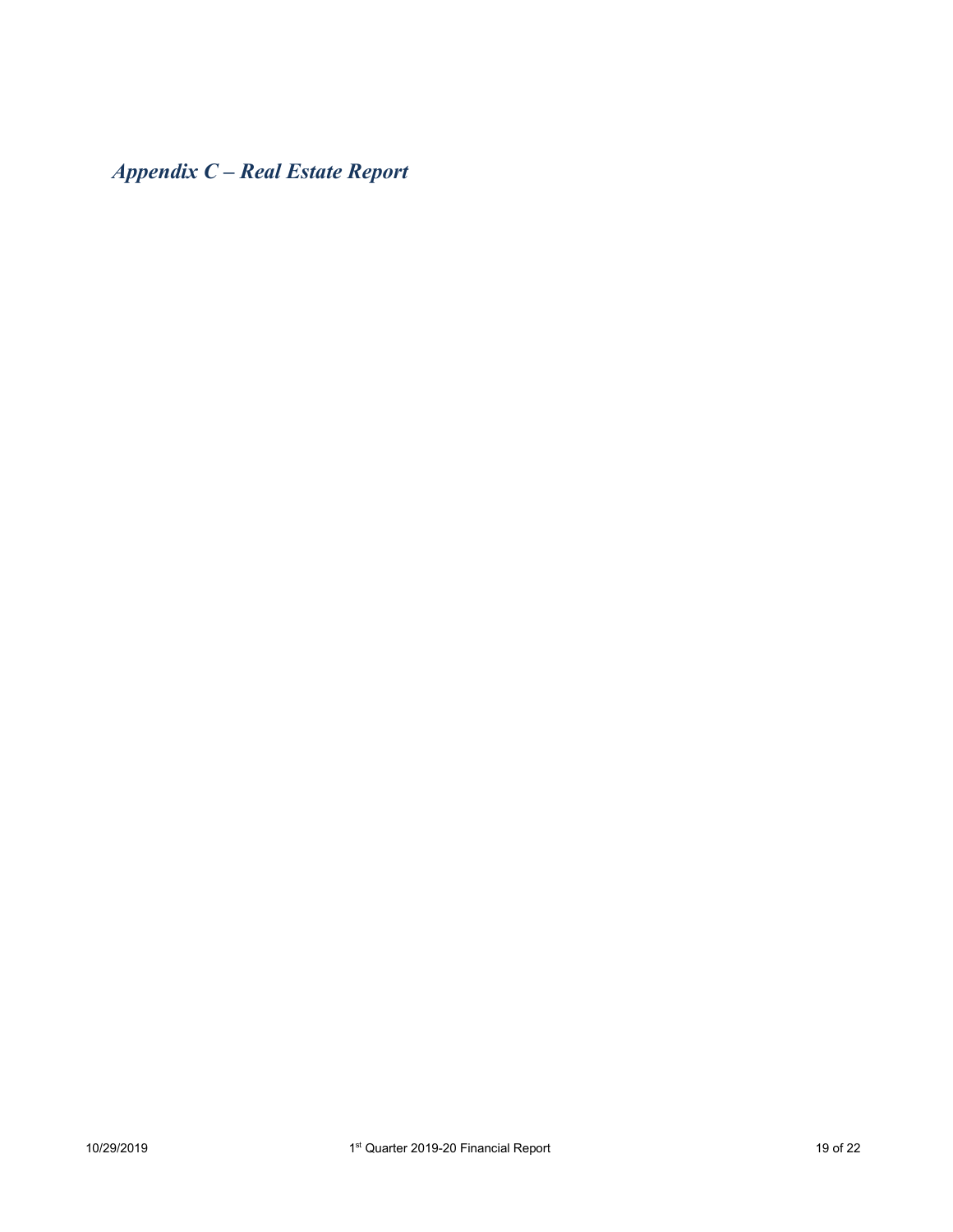**Portland Public Schools: Real estate contracts for dedicated space during school hours (Excludes Civic Use of Buildings Permits)**

**10/15/2019 - (CONTRACT/RELATIONSHIP OWNER) shown in parenthesis. Changes since last report shown in red. LEASE (PPS REAL ESTATE MANAGER)**

| LEASE (PPS REAL ESTATE MANAGER)            |                                                                            |                                     |                                                    |                                        |                                               |                                               |                                       |                            |                                                                                                          |
|--------------------------------------------|----------------------------------------------------------------------------|-------------------------------------|----------------------------------------------------|----------------------------------------|-----------------------------------------------|-----------------------------------------------|---------------------------------------|----------------------------|----------------------------------------------------------------------------------------------------------|
| <b>Building</b>                            | <b>Tenant</b>                                                              | <b>Tenant Type</b>                  | <b>Square Feet</b>                                 | <b>Initial Lease</b><br>Commencement   | <b>Current Contract</b><br><b>Expiration*</b> | 30 Day<br><b>Termination</b><br><b>Notice</b> | <b>Current</b><br><b>Monthly Rent</b> | <b>Contract Type</b>       | <b>Comments</b>                                                                                          |
| <b>BESC</b>                                | Multnomah County                                                           | Office                              | 38,250                                             | 2000                                   | 2099                                          | N                                             | <b>Rent Prepaid</b>                   | Lease                      | Pays 11.9% of monthly BESC operating costs and<br>capital improvements.                                  |
| <b>COLLINS VIEW</b>                        | Riverdale SD, Land lease only                                              | School                              | 6.02 acres                                         | 2001                                   | 2021                                          | N                                             | \$<br>17,836                          | Land Lease                 |                                                                                                          |
| <b>EDWARDS</b>                             | <b>Trillium Family Services</b>                                            | Clinic/School                       | 20,500                                             | 2011                                   | 2021                                          | N                                             | \$<br>27,053                          | Master Lease               |                                                                                                          |
| <b>FAUBION</b>                             | Concordia                                                                  | College                             | 20,011                                             | 2017                                   | 2116                                          | ${\sf N}$                                     | <b>Rent Prepaid</b>                   | Lease                      | Pays 23.12% of monthly Faubion operating costs and<br>capital improvements.                              |
| <b>FOSTER</b>                              | <b>NAYA</b>                                                                | Affordable Housing                  | 3.57 acres                                         | 2013                                   | 2078                                          | N                                             | \$                                    | Land Lease                 |                                                                                                          |
| <b>GRANT</b>                               | AT&T                                                                       | Cell Tower                          | NA                                                 | 2006                                   | 2021                                          | N                                             | \$<br>2,572                           | Telecommunication<br>Lease |                                                                                                          |
| <b>GREEN THUMB</b>                         | AT&T/Clearwater                                                            | Cell Tower                          | NA                                                 | 1990                                   | 2020                                          | N                                             | \$<br>871                             | Telecommunication<br>Lease | Cell Tower on Portland Parks and Recreation portion<br>of Green Thumb.                                   |
| <b>HUMBOLDT</b>                            | KairosPDX                                                                  | PPS Charter<br>School               | 22,566                                             | 2016                                   | 2021                                          | N                                             | \$<br>17,822                          | Lease                      |                                                                                                          |
| <b>KENTON</b>                              | De La Salle North                                                          | School                              | 33,450                                             | 2006                                   | 2021                                          | N                                             | \$<br>48,116                          | Master Lease               | Rent during July, August & September \$12,298.                                                           |
| KING NEIGHBORHOOD<br>FACILITY (City Owned) | <b>SEI</b>                                                                 | Office &<br><b>Community Center</b> | 6,481                                              | 2014                                   | 2020                                          | N                                             | \$<br>4,959                           | Lease                      | SEI elected not to tender its option to extend the<br>Lease. Has outgrown the space. Will vacate 2/2019. |
| LANE                                       | Multnomah County                                                           | Office                              | 1.24 acres                                         | 1994                                   | 2034                                          | N                                             | \$<br>$\overline{1}$                  | Land Lease                 |                                                                                                          |
| <b>MEEK</b>                                | AT&T                                                                       | Cell Tower                          | <b>NA</b>                                          | 2006                                   | 2021                                          | N                                             | \$<br>2,572                           | Telecommunication<br>Lease |                                                                                                          |
| <b>ROOSEVELT</b>                           | T-Mobile USA                                                               | <b>Cell Tower</b>                   | <b>NA</b>                                          | 2006                                   | 2021                                          | N                                             | \$<br>2,497                           | Telecommunication<br>Lease | Carrier to relocate site by year end.                                                                    |
| <b>SKYLINE</b>                             | City of Portland                                                           | COP Antenna                         | <b>NA</b>                                          | 1997                                   | 2027                                          | ${\sf N}$                                     | \$<br>796                             | Telecommunication<br>Lease | 180 day termination notice by PPS.                                                                       |
| <b>TERWILLIGER</b>                         | Sunstone Montessori                                                        | School                              | 27,114                                             | 2012                                   | 2022                                          | N                                             | \$<br>33,457                          | Master Lease               | Notify by 2021 if elect to void 5 year renewal option.                                                   |
| <b>WASHINGTON HS</b><br><b>PARKING LOT</b> | Washington HS LLC                                                          | Parking Lot                         | <b>NA</b>                                          | 2014                                   | 2020                                          | N                                             | <b>Rent Prepaid</b>                   | Lease                      |                                                                                                          |
|                                            | LICENSE - Simple lease for small amount of space and small contract value. |                                     |                                                    | (PPS REAL ESTATE MANAGER)              |                                               |                                               |                                       |                            |                                                                                                          |
| <b>Building</b>                            | <b>Tenant</b>                                                              | <b>Tenant Type</b>                  | <b>Square Feet or</b><br>Number of<br><b>Rooms</b> | <b>Initial License</b><br>Commencement | <b>Current Contract</b><br><b>Expiration</b>  | 30 Day<br><b>Termination</b><br><b>Notice</b> | <b>Current</b><br><b>Monthly Rent</b> | <b>Contract Type</b>       | <b>Comments</b>                                                                                          |
| <b>APPLEGATE</b>                           | Neighborhood House Early Head<br>Start                                     | Early Head Start                    | 1,358                                              | 2015                                   | 2020                                          | Y                                             | \$<br>603                             | License                    |                                                                                                          |
| <b>BENSON</b>                              | <b>OHSU</b>                                                                | <b>Health Clinic</b>                | 1,200                                              | 2016                                   | 2020                                          | Y                                             | \$<br>1.00                            | License and IGA            |                                                                                                          |
| BENSON (RADIO TOWER) We Make the Media     |                                                                            | Radio Tower                         | <b>NA</b>                                          | 2015                                   | 2020                                          | Υ                                             | \$<br>563                             | License                    |                                                                                                          |
| <b>CLARENDON</b>                           | Albina Early Head Start                                                    | Early Head Start                    | 1,425                                              | 2015                                   | 2020                                          | Υ                                             | \$<br>1.00                            | License                    |                                                                                                          |
| <b>CLEVELAND HS</b>                        | Multnomah County                                                           | <b>Health Clinic</b>                | 720                                                | 2017                                   | 2020                                          | Y                                             | \$<br>1.00                            | License and IGA            |                                                                                                          |
| <b>DUNIWAY</b>                             | Duniway After Care                                                         | Preschool                           | 705                                                | 2018                                   | 2020                                          | Y                                             | \$<br>726                             | License                    |                                                                                                          |
| <b>FAUBION</b>                             | Albina Early Head Start                                                    | Early Head Start                    | 1,395                                              | 2017                                   | 2020                                          | Y                                             | 1.00<br>\$                            | License                    | License renewed one vear.                                                                                |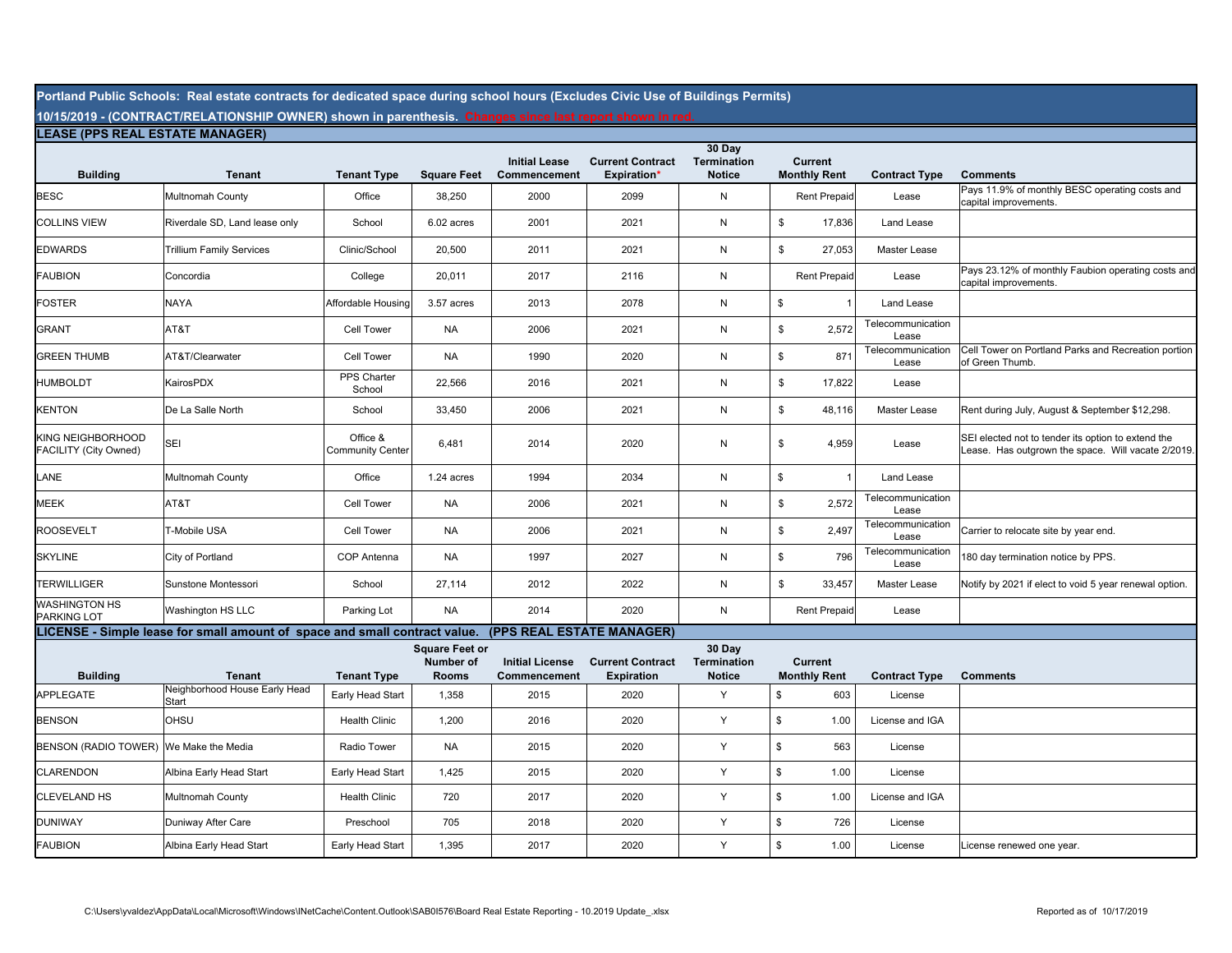| <b>FAUBION</b>                                    | <b>Basics LLC</b>                                                                                    | Food Pantry                    | 186                                                | 2017                                 | 2022                                         | Y                                             | $$\mathbb{S}$$<br>1.00                | License                    |                                                                              |
|---------------------------------------------------|------------------------------------------------------------------------------------------------------|--------------------------------|----------------------------------------------------|--------------------------------------|----------------------------------------------|-----------------------------------------------|---------------------------------------|----------------------------|------------------------------------------------------------------------------|
| <b>FRANKLIN HS</b>                                | Multnomah County                                                                                     | <b>Health Clinic</b>           | 1,418                                              | 2017                                 | 2020                                         | Y                                             | \$<br>1.00                            | License and IGA            |                                                                              |
| <b>GREEN THUMB</b>                                | PBOT                                                                                                 | <b>Bike Storage</b>            | 1 Green House                                      | 2015                                 | 2020                                         | Υ                                             | $$\mathbb{S}$$<br>635                 | License                    |                                                                              |
| <b>GREEN THUMB</b>                                | <b>Portland State University</b>                                                                     | Garden Program                 | 2 Green Houses                                     | 2010                                 | 2020                                         | N                                             | $\mathbb{S}$<br>651                   | License                    | 90 day termination notice by either party.                                   |
| <b>GREEN THUMB</b>                                | Portland Classical Chinese Garden                                                                    | Green House                    | 1 Hoop House                                       | 2011                                 | 2022                                         | N                                             | $$\mathbb{S}$$<br>350                 | License                    |                                                                              |
| <b>HUMBOLDT</b>                                   | <b>DEQ</b>                                                                                           | <b>Monitoring Station</b>      | <b>NA</b>                                          | 2017                                 | 2022                                         | N                                             | $$\mathbb{S}$$<br>200                 | License                    | 90 day termination notice by either party.                                   |
| <b>IRVINGTON</b>                                  | Irvington Extended Care                                                                              | Preschool                      | 2,180                                              | 2015                                 | 2020                                         | Y                                             | $$\mathbb{S}$$<br>1,776               | License                    |                                                                              |
| JEFFERSON HS                                      | Multnomah County                                                                                     | <b>Health Clinic</b>           | 800                                                | 2017                                 | 2020                                         | Y                                             | $$\mathbb{S}$$<br>1.00                | License and IGA            |                                                                              |
| <b>KING NEIGHBORHOOD</b><br>FACILITY (City Owned) | <b>NECN</b>                                                                                          | Office                         | 3,298                                              | 2008                                 | 2020                                         | $\mathsf{N}$                                  | $$\mathbb{S}$$<br>2,543               | License                    | 90 day termination notice by either party.                                   |
| MADISON@MARSHALL                                  | Multnomah County                                                                                     | <b>Health Clinic</b>           | 1,668                                              | 2017                                 | 2020                                         | Y                                             | $\mathfrak s$<br>1.00                 | License and IGA            | Room A-30.                                                                   |
| <b>MARKHAM</b>                                    | Neighborhood House Head Start                                                                        | <b>Head Start</b>              | 1,160                                              | 2008                                 | 2020                                         | Y                                             | $\mathfrak s$<br>1,138                | License                    |                                                                              |
| <b>ROOSEVELT</b>                                  | Multnomah County                                                                                     | <b>Health Clinic</b>           | 1,475                                              | 2017                                 | 2020                                         | Y                                             | \$<br>1.00                            | License and IGA            |                                                                              |
| <b>WILSON</b>                                     | Hillsdale Farmer's Market                                                                            | <b>Farmer's Market</b>         | <b>NA</b>                                          | 2006                                 | 2020                                         | Y                                             | $$\mathbb{S}$$<br>583                 | License                    | <b>Wilson Parking Lot Sundays</b>                                            |
|                                                   | <b>COLLABORATION AGREEMENT (PPS REAL ESTATE MANAGER)</b>                                             |                                |                                                    |                                      |                                              |                                               |                                       |                            |                                                                              |
|                                                   |                                                                                                      |                                |                                                    |                                      |                                              |                                               |                                       |                            |                                                                              |
| <b>Building</b>                                   | Tenant                                                                                               | <b>Tenant Type</b>             | <b>Square Feet</b>                                 | <b>Initial Lease</b><br>Commencement | <b>Current Contract</b><br><b>Expiration</b> | 30 Day<br><b>Termination</b><br><b>Notice</b> | <b>Current</b><br><b>Monthly Rent</b> | <b>Contract Type</b>       | <b>Comments</b>                                                              |
| <b>WILSON</b>                                     | Portland Parks & Recreation                                                                          | Locker Room                    | <b>NA</b>                                          | 1956                                 | 2020                                         | N                                             | \$                                    | Collaboration<br>Agreement | 120 day termination notice by either party. PP&R<br>owns and maintains pool. |
| <b>IGA (VARIOUS - SEE COMMENTS)</b>               |                                                                                                      |                                |                                                    |                                      |                                              |                                               |                                       |                            |                                                                              |
| <b>Building</b>                                   | Tenant                                                                                               | <b>Tenant Type</b>             | <b>Square Feet or</b><br>Number of<br><b>Rooms</b> | <b>Initial Lease</b><br>Commencement | <b>Current Contract</b><br><b>Expiration</b> | 30 Day<br><b>Termination</b><br><b>Notice</b> | <b>Current</b><br><b>Monthly Rent</b> | <b>Contract Type</b>       | <b>Comments</b>                                                              |
| <b>BEACH</b>                                      | MECP - Multnomah Early Childhood<br>Program, administered by David<br>Douglas School District (DOSD) | Preschool                      | 1 classroom                                        | Unknown                              | 2020                                         | N                                             | \$                                    | <b>IGA</b>                 | (LISA GROTTING, Program Director)                                            |
| <b>GROUT</b>                                      | MECP - DDSD                                                                                          | Office                         | small                                              | Unknown                              | 2020                                         | N                                             | \$                                    | <b>IGA</b>                 | (LISA GROTTING, Program Director)                                            |
| <b>JACKSON</b>                                    | MECP - DDSD                                                                                          | Office & Speech                | Office &Speech<br>Clinic                           | Unknown                              | 2020                                         | N                                             | \$                                    | <b>IGA</b>                 | (LISA GROTTING, Program Director)                                            |
| <b>JACKSON</b>                                    | MECP - DDSD                                                                                          | Preschool                      | 1 classroom                                        | Unknown                              | 2020                                         | N                                             | \$                                    | <b>IGA</b>                 | (LISA GROTTING, Program Director)                                            |
| RICE (PP&R Owned)                                 | Portland Parks and Recreation                                                                        | <b>Meeting Space</b>           | <b>NA</b>                                          | Unknown                              | None                                         | N                                             | \$                                    | Ordinance                  | Mutual termination clause (PPS REAL ESTATE<br>MANAGER)                       |
| SABIN                                             | MECP - DDSD                                                                                          | Preschool and<br>Speech Clinic | 2 classroom                                        | Unknown                              | 2020                                         | N                                             | \$                                    | <b>IGA</b>                 | (LISA GROTTING, Program Director)                                            |
| <b>WHITMAN</b>                                    | MECP - DDSD                                                                                          | Preschool<br>Preschool and     | 1 classroom                                        | Unknown                              | 2020                                         | N                                             | \$                                    | <b>IGA</b>                 | (LISA GROTTING, Program Director)                                            |